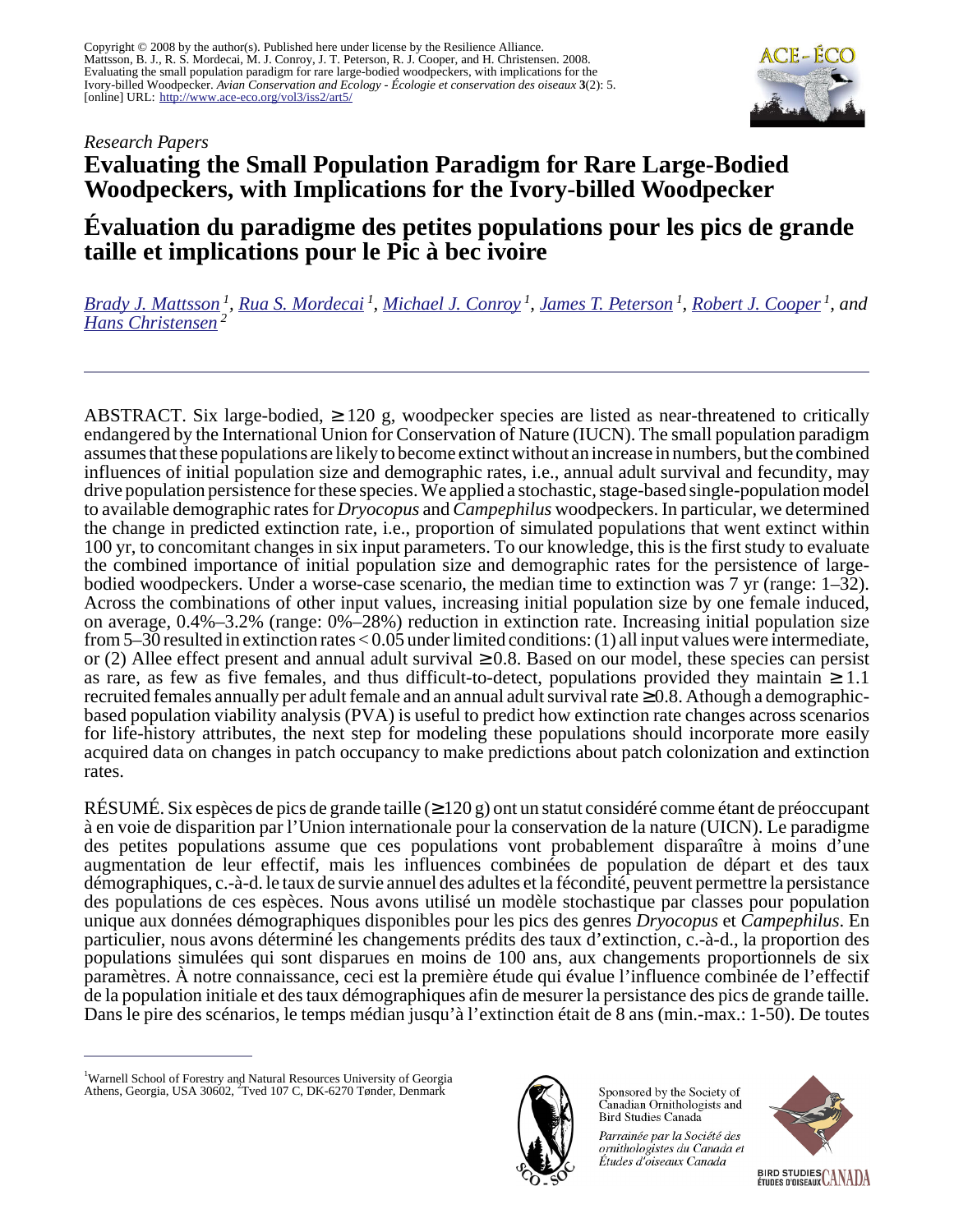les combinaisons des autres valeurs intégrées dans le modèle, l'accroissement de la population initiale par une femelle provoquait, en moyenne, une diminution de 0.4% à 3.2% (min.-max.: 0%-28%) du taux d'extinction. L'accroissement de l'effectif de la population initiale de 5 à 30 résultait en des taux d'extinction < 0.05 sous certaines conditions: (1) toutes les valeurs intégrées étaient intermédiaires, ou (2) l'effet d'Allee était présent et le taux de survie des adultes ≥ 0.8. Selon notre modèle, ces espèces peuvent persister en étant rares, avec aussi peu que cinq femelles, et sont donc difficile à détecter, à condition qu'elles maintiennent un recrutement  $\geq 1.1$  femelle par femelle adulte chaque année et un taux de survie à l'état adulte  $\geq 0.8$ . Bien qu'une analyse de viabilité des populations (AVP) fondée sur la démographie soit utile pour prédire les changements des taux d'extinction selon différents scénarios pour les attributs du cycle vital, la prochaine étape pour la modélisation de ces populations devrait incorporer des données plus faciles à obtenir quant aux changements d'occupation des parcelles d'habitats afin de pouvoir prédire la colonisation de ces parcelles et les taux d'extinction.

Key Words: *Allee effect; Campephilus principalis; Dryocopus; endangered species; multiple-variable perturbation analysis; stage-based model.*

# **INTRODUCTION**

One of the most difficult challenges facing conservation biology is providing guidelines for endangered species management in the face of limited biological knowledge about the causes and factors driving extinction risk. This problem is illustrated by six large-bodied, ≥ 120 g, woodpecker species in the genera *Campephilus* and *Dryocopus* that are listed as near threatened to critically endangered (IUCN 2006). These two genera are the sole members of the Campephelini tribe, which is unique among the woodpeckers for large body sizes and breeding season diets consisting mostly of large, wood-boring beetle larvae (Winkler et al. 1995). Population declines of the imperiled Campephelini species have been attributed to loss of suitable breeding habitat, which likely includes tracts of mature, dying, and/or dead trees (Winkler et al. 1995). Life histories of these species are poorly understood, but this information is crucial to direct conservation and to ensure population persistence. Four of these imperiled species have highly restricted ranges within South America, including Helmeted Woodpecker (*Dryocopus galeatus*), Black-bodied Woodpecker (*Dryocopus shulzi*), Guayaquil Woodpecker (*Campephilus gayaquilensis*), and Imperial Woodpecker (*Campephilus imperialis*). The Andaman Woodpecker (*Dryocopus hodgei*) is restricted to the Andaman Islands south of India. The member of this tribe that has received the most recent attention is the Ivory-billed Woodpecker (*Campephilus principalis*), which was originally found throughout bottomland forests of the

southeastern United States and Cuba (Jackson 2002). This species was thought to have become extinct, but recent evidence suggests that the species may persist in parts of its former range (Fitzpatrick et al. 2005, Hill et al. 2006). Improving our understanding about the factors influencing population viability of rare, large-bodied woodpeckers will help guide research and conservation for the Campephelini tribe.

Small population size imposes obvious constraints on population dynamics, and this limitation is often referred to generally as the small population paradigm (Caughley 1994). Past theoretical and empirical work predicts that population viability should increase with increasing initial population size both among and within species (Pimm et al. 1988, Letcher et al. 1998, Reed et al. 2003). Individuals in small or fragmented populations may have fewer opportunities to locate mates because of a skewed local sex ratio and/or physical isolation from conspecifics, henceforth the Allee effect (Allee 1938, Courchamp et al. 1999). Low demographic rates, i.e., low annual adult survival and fecundity (Beissinger 2000) or high annual variability in these demographic rates in response to environmental variation (Stacey and Taper 1992), also can lead to extinction of small populations. Persistence of small populations of species with high adult survival rates and low fecundity, such as large-bodied woodpeckers, may therefore be driven by a combination of population size, demographic rates, and the Allee effect. The combined importance of these factors, however, remains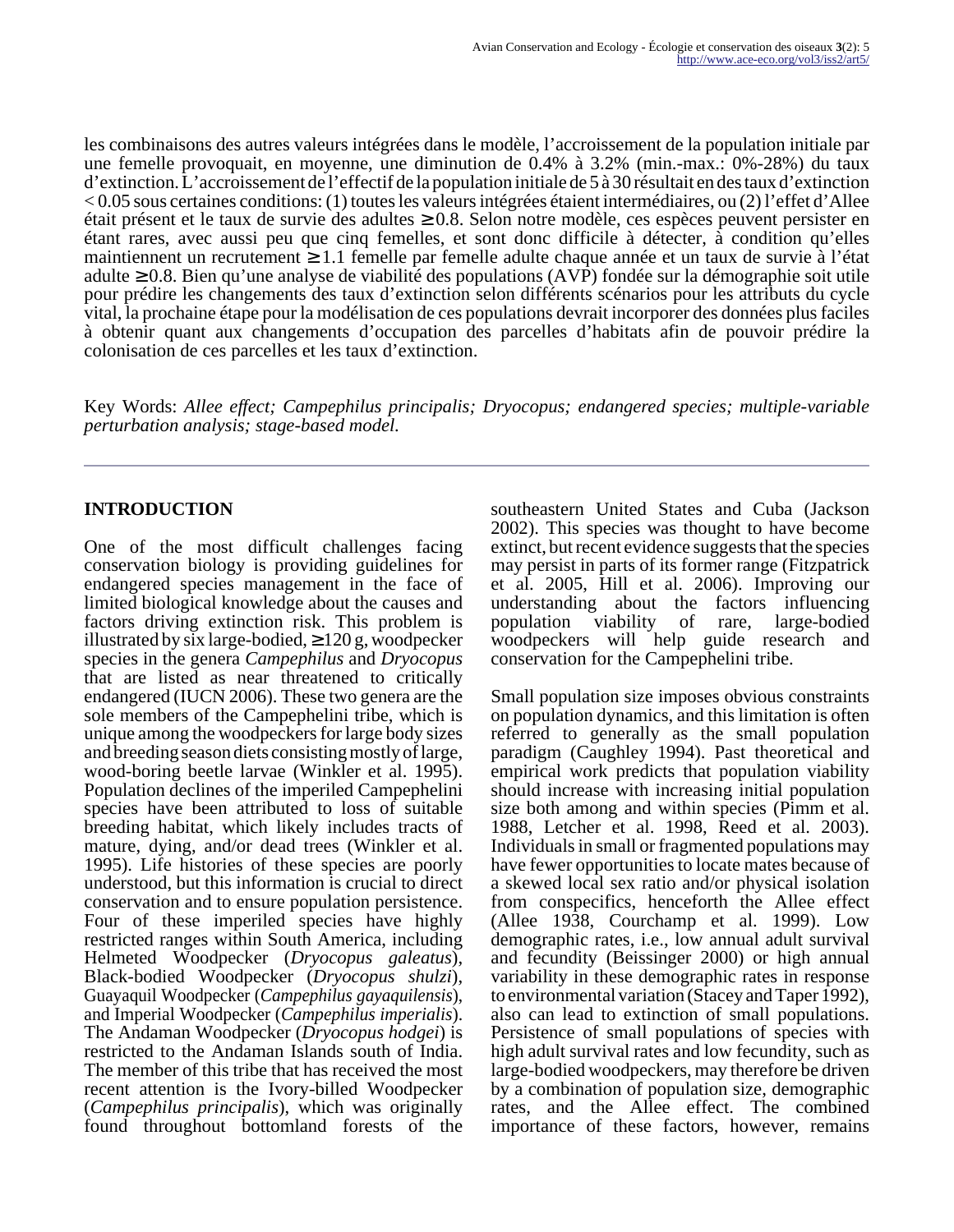poorly understood (Sæther et al. 1996, Katzner et al. 2006). Resolving this issue has important implications for setting priorities in research and management of endangered species.

Population viability analysis (PVA) is a useful tool for providing reliable guidelines for research, management, and recovery of endangered species (Brook et al. 2000). There are many different types of PVAs, the simplest being a deterministic, singlepopulation model, and one of the most complex being a stochastic, spatially explicit, individualbased genetic model (Beissinger and Westphal 1998). The number of required input parameters increases with model complexity, and so the challenge is to construct a model that accommodates both the objectives of the study and the data available.

Life history and demographic data are extremely limited for large-bodied woodpeckers of conservation concern (Winkler et al. 1995, Jackson 2002, IUCN 2006). The only detailed study on any of these species was by Tanner (1942), who reported habitat associations, home range sizes, and fecundity for a population of Ivory-billed Woodpeckers in Louisiana, USA. To our knowledge, there are no published annual survival rates or dispersal patterns for adults or juveniles in the genus *Campephilus,* but such data have been reported for other woodpecker species. In particular, two recent reviews of published studies provide estimates of annual adult survival, henceforth, survival rates for woodpeckers of Europe and North America (Pasinelli 2006, Wiebe 2006). To our knowledge, only three such datasets exist for members of the Campephelini tribe. First, Bull and Jackson (1995) reported estimates of fecundity and survival for Pileated Woodpeckers (*D. pileatus*) based on a 9-yr study of nests and color-ringed individuals in northeastern Oregon, USA. Second, Bonar (2001) also reported demographic rates for Pileated Woodpeckers, but this work was based on a 5-yr study of nests and radio-tagged individuals in westcentral Alberta. Finally, a 24-yr data set of nesting and mark-resight data exists for Black Woodpeckers (*D. martius*) of southern Denmark and northern Germany (Mattsson and Christensen, *unpublished data*). We combined data sets on these species to identify the range of possible values for means and variances in survival and fecundity for imperiled Campephelini woodpeckers.

The objectives of our study are to: (1) address the main assumption of the small population paradigm, that populations with low numbers of individuals intrinsically have a high probability of extinction; (2) predict the number of years to extinction under two biologically reasonable scenarios for demographic rates and population size; (3) assess the relative influence of population size, demographic rates, and interactions among them for predicting extinction rate; and (4) evaluate the likelihood that small populations of *Campephilus* woodpecker species may have persisted through the latter portion of the 20th century until modern times. To accomplish these objectives, we developed a stochastic, discrete, stage-based, single-population PVA to examine the relative influence of initial population size, demographic rates, and their interactions on population persistence for largebodied woodpeckers. Thus, our aim was to investigate the combined influence of input parameters on relative risk of extinction rather than absolute risk of extinction. This approach is generally favored when there is a high amount of uncertainty regarding the demographic data used for the PVA (McCarthy et al. 2003). We used these results to make inferences about the relative influences of initial population size and demographic rates on population viability of largebodied woodpeckers. We then provide specific implications for the persistence of Ivory-billed Woodpeckers. Finally, we compare our findings with similar modeling efforts for other species and emphasize that inferences from our model should be used as a guide for future research on rather than immediate management of the Campephelini tribe. To our knowledge, this is the first study to evaluate the combined influence of initial population size and demographic rates for the persistence of largebodied woodpeckers.

# **METHODS**

## **Population model design**

We used a stage-based stochastic model that considers only females in the population and operates on an annual time step (Fig. 1). The two life stages include after-hatch-year females and hatch-year females, henceforth, adults and juveniles, respectively. The simulation begins in the first year by determining whether each adult produces a juvenile and whether the adult survives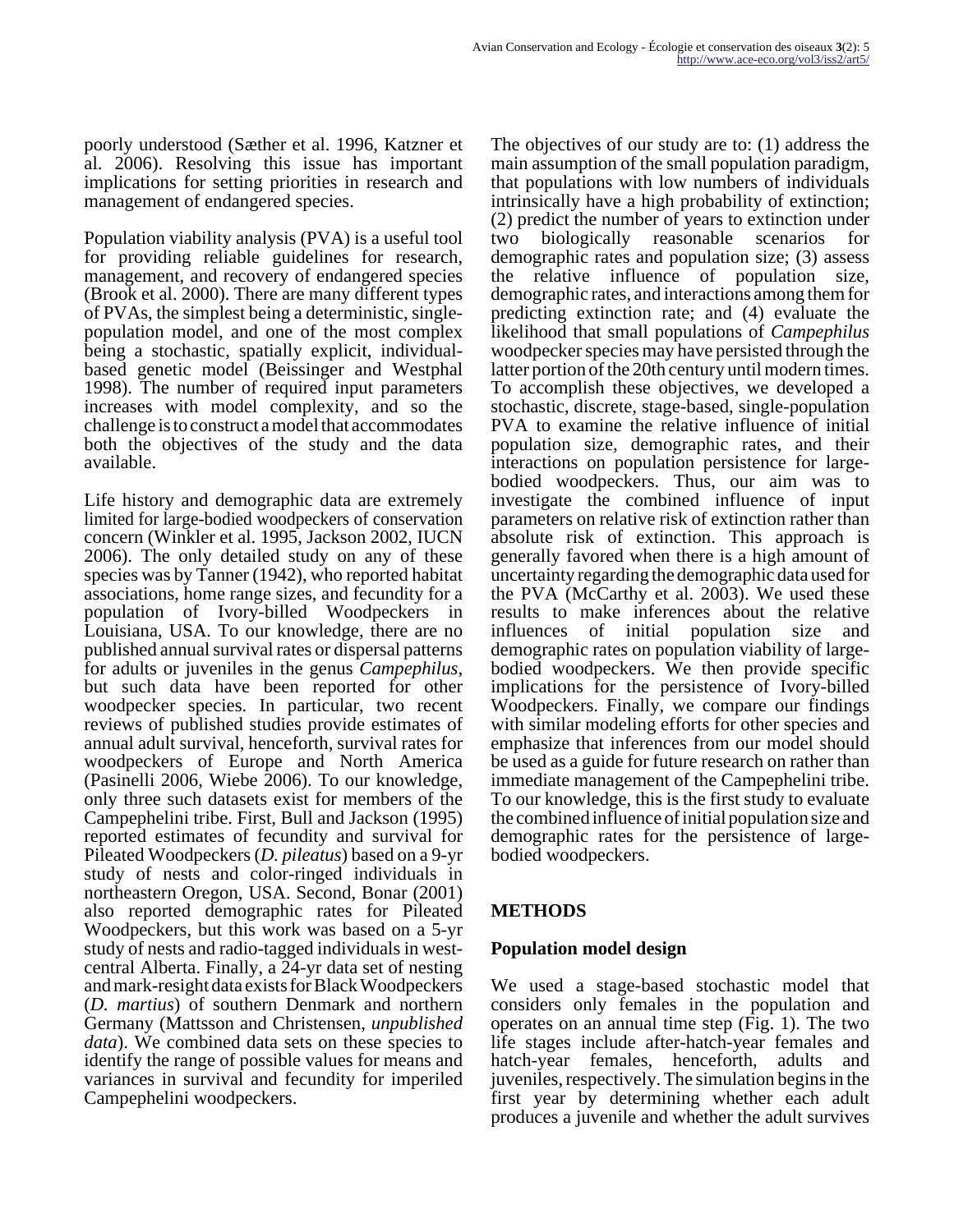to breed the next year. After summing the number of juveniles and surviving adults to yield annual population size, the simulation repeats these steps in each of the following 99 yr unless the number of females drops to zero, i.e., population goes extinct.

The model requires seven parameters as input. including the initial number of adults, two parameters that comprise a functional form representing an Allee effect, annual adult survival rate, and global means and variances for fecundity, i.e., number of juveniles per adult. To model the Allee effect, we calculated the annual mean probability of breeding  $(B<sub>it</sub>)$  for each individual throughout each simulation using the following function:

year-specific rate drawn from the logitnormal distribution. When an Allee effect is present, the model draws a random binary outcome for an attempt to breed that year from the Bernoulli distribution, based on the probability of breeding calculated earlier. Otherwise, the probability of breeding is 1. The model also draws a random integer for fecundity from the Poisson distribution with a year-specific mean drawn earlier from the lognormal distribution. The annual population size is therefore determined as follows:

$$
N_t = \sum_{i=1}^{N_{t-1}} \left[ Bernoulli\left(S_t\right) + Bernoulli\left(B_t\right) Poisson\left(F_t\right)\right]_i \tag{2}
$$

$$
\frac{1}{1 + e^{\left(-\left(\beta_{0} + N_{t} \beta_{a}\right)\right)}}\tag{1}
$$

where  $N_t$  is the population size in that year,  $\beta_0$  is the intercept, and  $\bar{\beta}_a$  is the slope of the relationship, i. e., Allee effect. In particular, the intercept defines the minimum number of adults required for breeding to occur, and the slope represents the steepness of the relationship between population size and probability of breeding (Fig. 2).

For each year in the simulation, the model uses the input-global means and variances to randomly select means for annual adult survival rate  $(S_t)$  and fecundity  $(F_t)$  from the logitnormal and lognormal distributions, respectively. These distributions best fit 24-yr-specific survival rates and fecundity estimates for Black Woodpeckers (Mattsson and Christensen, *unpublished data*). Although the beta distribution is more commonly used to model binary responses, this distribution becomes skewed to the right when the mean and variance exceed 0.9 and 0.4, respectively, and fit the data poorly. We used PROC GENMOD to evaluate goodness-of-fit (SAS Institute Inc. 2004).

For each individual in a particular year, the model draws random values for survival, fecundity, and if an Allee effect is present, probability of breeding, based on their respective annual means from probability distributions. In particular, the model draws a random binary outcome (0, 1) for adult survival from a Bernoulli distribution based on the

# **Population model assumptions**

This model assumes that: (1) juveniles may reproduce in the year following their hatch year; (2) input values for expected rates of annual adult survival and fecundity and their respective variances remain constant throughout the population each year, although the realized annual rates vary stochastically; (3) annual adult survival and fecundity, henceforth, demographic rates, are independent of themselves and of population density, except for an Allee effect on fecundity; and (4) expected rates of annual adult survival and fecundity and their respective variances remain constant among years, except for an Allee effect on fecundity, although the realized annual rates vary stochastically.

Although more life history data are needed on large woodpeckers to accurately address each of these assumptions, we can justify them or provide some potential consequences for violating each. The first assumption may be violated, because the Magellanic Woodpecker delays breeding until the third year (Ojeda 2004), but both Black Woodpeckers (Christensen 2006) and Pileated Woodpeckers (Bull and Jackson 1995) normally breed in their second year. Rather than relaxing this assumption directly, we instead investigated how predicted extinction rate changed in response to variation in mean fecundity. According to our preliminary analyses, lowering mean individual fecundity in the model has the same effect as increasing the rate of delayed breeding across the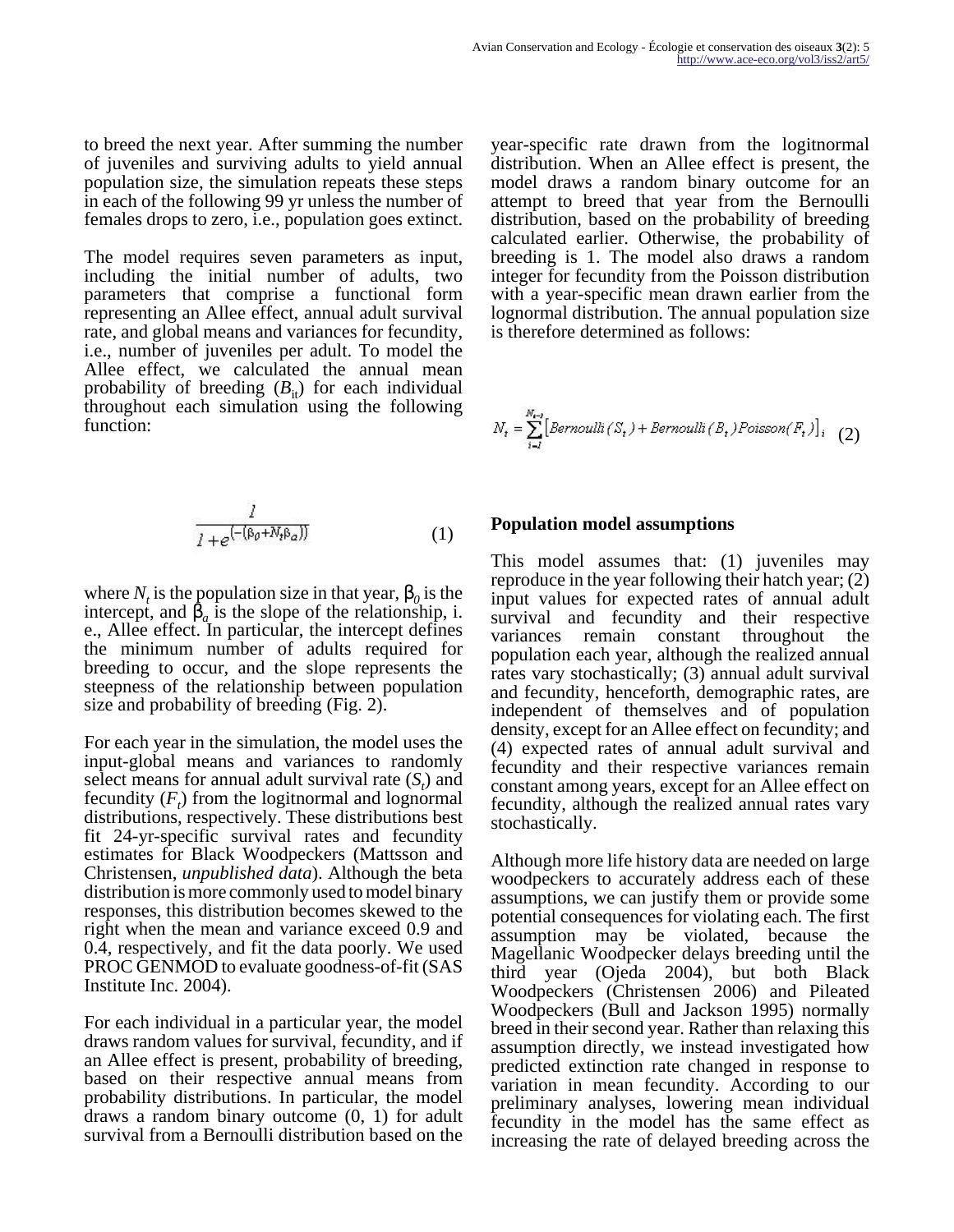**Fig. 1.** Flow diagram showing algorithm used for each iteration in stochastic, female-focused, stagebased, discrete population viability analysis for large-bodied woodpeckers. Probabilities are abbreviated as follows:  $P(ivs)$  = number of juveniles produced/adult, which is drawn from the Poisson distribution; B(ads) = survival outcome for each adult female, which is drawn from a Bernoulli distribution. Solid arrows indicate either "yes" or forward progression of the model. Dashed arrow indicates "no." Processes inside the dotted box are repeated for each adult female and each year in the model population.



population. Furthermore, population dynamics of species with high survival rates have been shown to be relatively insensitive to the level of fecundity in the youngest age class (Sæther et al. 1996). The second assumption may be violated if territories vary in qualities that would affect these demographic rates. Forest patches that are young or isolated may have insufficient food resources to

maintain recruitment rates compared with those that are older or less isolated (Letcher et al. 1998). Once more data on habitat quality and demographics become available, this assumption can be relaxed. If annual adult survival rate covaries with fecundity each year or if either of these demographic rates is density-dependent, then the third assumption is violated. Results from a 24-yr study of Black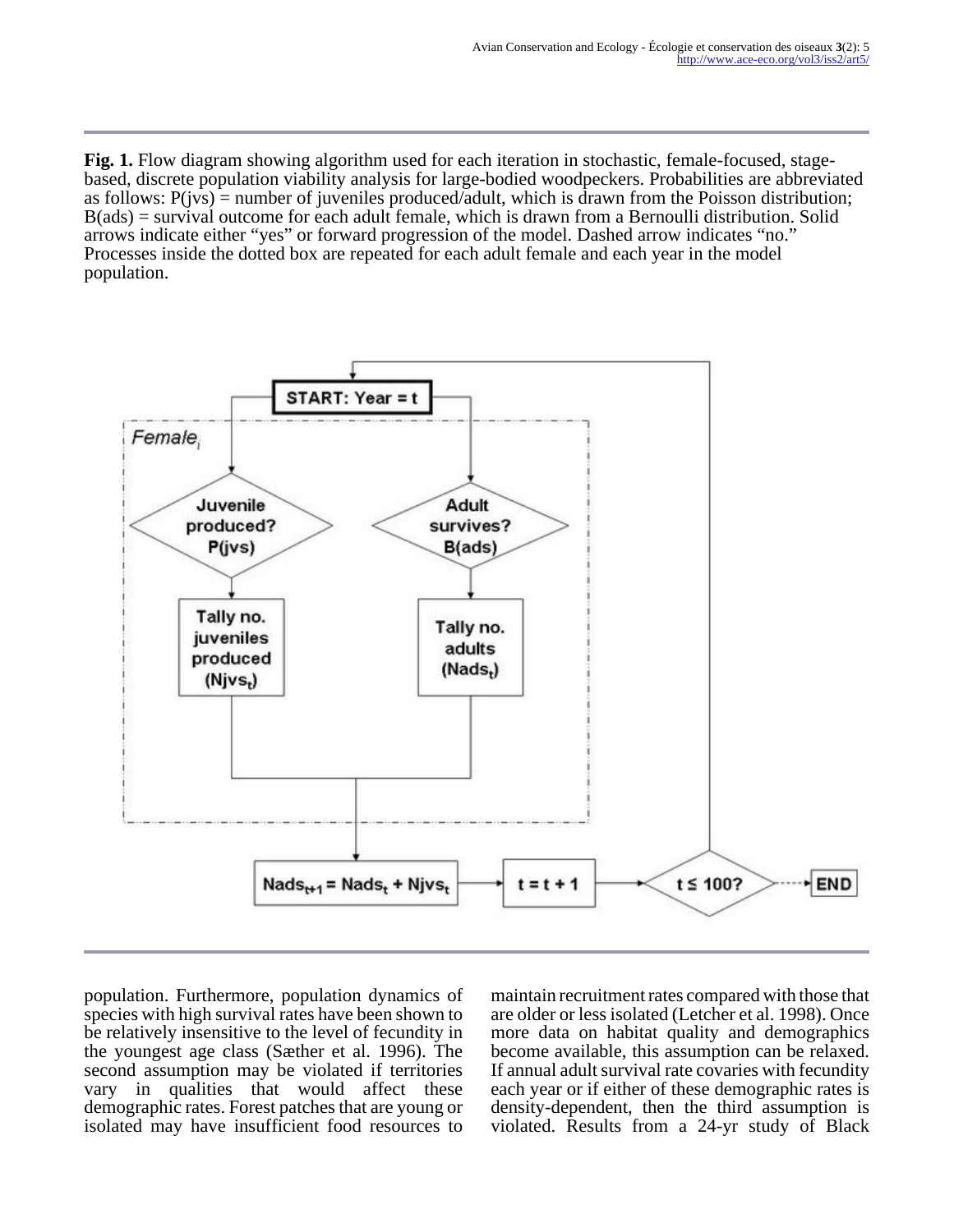**Fig. 2.** Range of Allee effects used in a perturbation analysis of a stage-based, discrete, stochastic population viability analysis for large woodpeckers. The intercept  $(\beta_0)$  and slope  $(\beta_a)$  of the relationship between current population size and probability of breeding decreases as the Allee effect becomes stronger. The intercept and slope are shown to the right of each curve  $(\beta_0, \beta_a)$ . Population sizes exceeding 2, 5, and 11 ensure that all individuals in the population will attempt to breed under the three scenarios, respectively.



Woodpeckers, however, indicate that these demographic parameters vary independently of themselves and of population density (range: 0.080– 0.220 pairs/km<sup>2</sup> within a forest tract; Mattsson and Christensen, *unpublished data*). Past modeling efforts have indicated that PVAs are fairly robust to violation of the density-independence assumption for species with slow or declining population growth rates (Sabo et al. 2004). If mast cycles,

climate change, or periodic disturbances such as floods or tornadoes affect demographic rates (Beissinger 1995, Sillett et al. 2000, Schmidt and Ostfeld 2003), then the fourth assumption would be violated.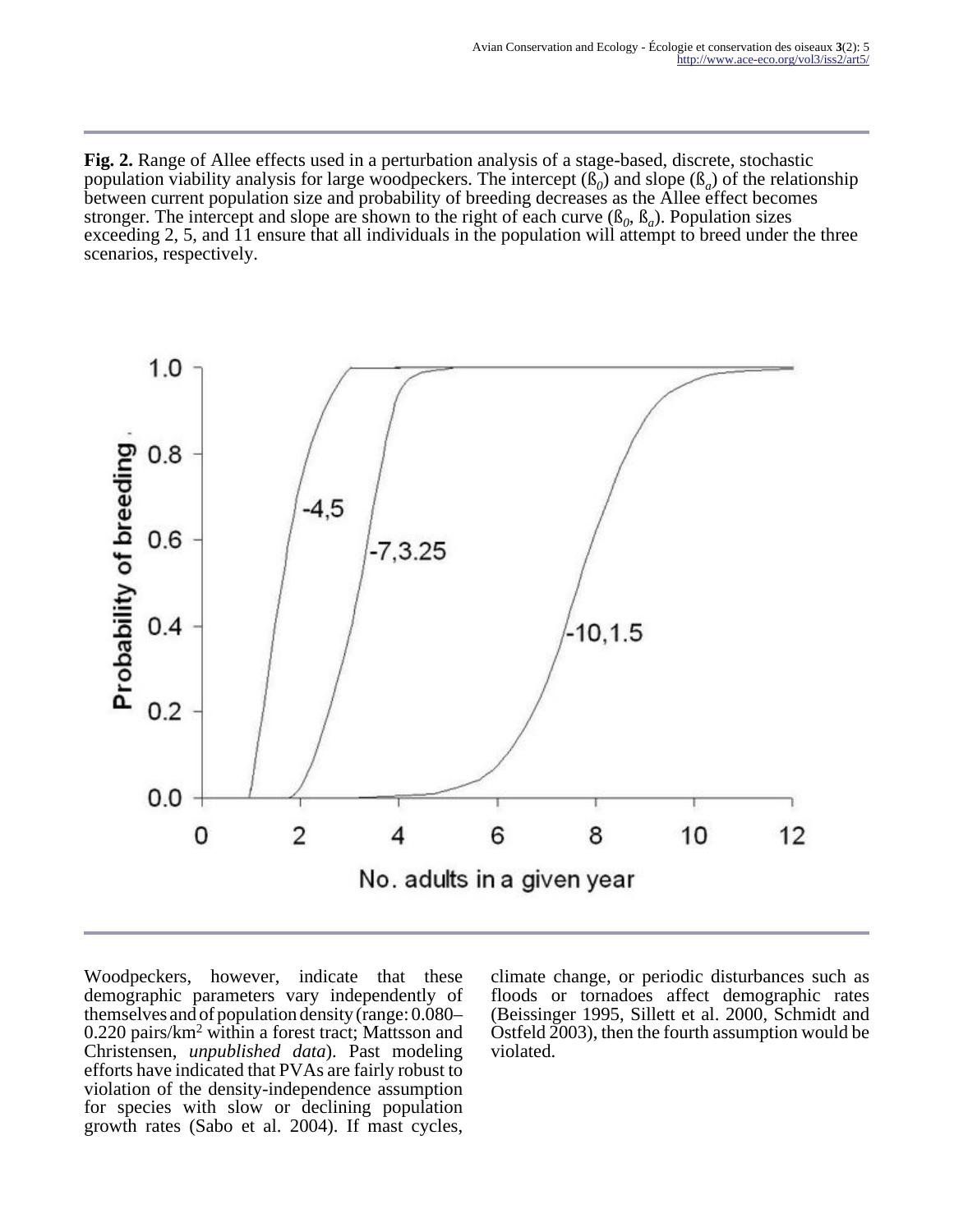#### **Population model parameterization**

We identified extreme values for each input parameter using both published and unpublished studies on large-bodied woodpeckers (Table 1). We work under the assumption that data for these species represents the possible range of population parameters for our target species.

We chose an upper range of initial population size after rounding up to 30 from the estimated number of remaining breeding Ivory-billed Woodpecker pairs in the early 20th century (i.e., 24; Tanner 1942). By using a minimum of five individuals in the simulation, we were able to apply assumptions about the ability of these individuals to breed, and in essence, examining a minimum effective population size of 1, i.e., Allee effect. The model also capped the population at 50 adults, which is based on the assumption that the amount of suitable habitat would support limited population growth beyond the maximum number of initial adults. Capping the population was necessary to avoid an unlimited, exponential increase in processing time of the simulation for a rapidly growing population, because the simulation draws values for fecundity and survival by individual adult each year.

The range of mean fecundity values also was based on values reported for Ivory-billed Woodpeckers (Tanner 1942). To obtain the range of variance in fecundity, we first multiplied the low and maximum values for mean fecundity by the mean coefficient of variation in fecundity reported for Pileated Woodpeckers (0.13; Bonar 2001) and Black Woodpeckers (0.072; Mattsson and Christensen, *unpublished data*), respectively. We then squared the result of this multiplication to obtain the upper and lower limits for the variance. In this way, we scaled the variance according to the means used in our analysis.

For the range of mean survival rates, we examined the relationship between clutch size and survival using published and unpublished estimates for woodpeckers. Whenever possible, we paired estimates of survival and clutch size from a single population; otherwise, we used mean estimates across populations. We constructed a linear model, with logit-transformed survival rate as the response variable and clutch size as the predictor variable. We used PROC GENMOD in SAS to obtain maximum-likelihood estimates for this model (SAS Institute Inc. 2004). As predicted from avian life

history theory (Martin 1995), there was a negative relationship between clutch size and survival for North American and European woodpeckers (Fig. 3). To our knowledge, there are no survival estimates for tropical or *Campephilus* woodpeckers. Tanner (1942) reported a mean clutch size, i.e., number of male and female offspring/nest before hatching, of 2.9 for Ivory-billed Woodpeckers. Based on this estimate and the relationship between survival and clutch size (Fig. 3), we assumed a mean survival rate between 0.7 and 0.9. Many of these survival rates were based solely on resightings of marked individuals and did not account for individuals potentially leaving the study area. Therefore, these survival rates potentially underestimate true survival (Anders and Marshall 2005). We therefore examined the upper range of predicted survival rates for a clutch size of 2.9. Mean annual juvenile survival rate was held constant at one-half the annual adult survival rate throughout the simulations, which is 10% less than the ratio of juvenile to adult survival rates for Red-cockaded Woodpeckers (i.e., 3:5; Maguire et al. 1995). Furthermore, this assumption has been used traditionally in studies that lack sufficient information to estimate juvenile survival directly (Anders and Marshall 2005).

To obtain the range of variances in adult survival, we multiplied the low and maximum values for mean adult survival rate by the mean coefficient of variation in fecundity reported for Pileated Woodpeckers (0.067; Bonar 2001) and Black Woodpeckers (0.25; Mattsson and Christensen, *unpublished data*), respectively. As with the variances in fecundity, we then squared the result of this multiplication to obtain the upper and lower limits for the variance. To our knowledge, there are no data for modeling an Allee effect in a small or sparse population of large-bodied woodpeckers. We therefore used an ad hoc approach of entering trial values for  $\beta_0$  and  $\beta_a$  to represent biologically plausible functional forms (Fig. 2).

#### **Years of persistence**

To investigate a range of possible outcomes in the model, we first simulated years of persistence, i.e., the number of years until extinction  $(N_t = 0)$  in the simulated population. In particular, we considered two scenarios, both of which ignored the Allee effect. For a worse-case scenario, we used the following input values: (1) low initial population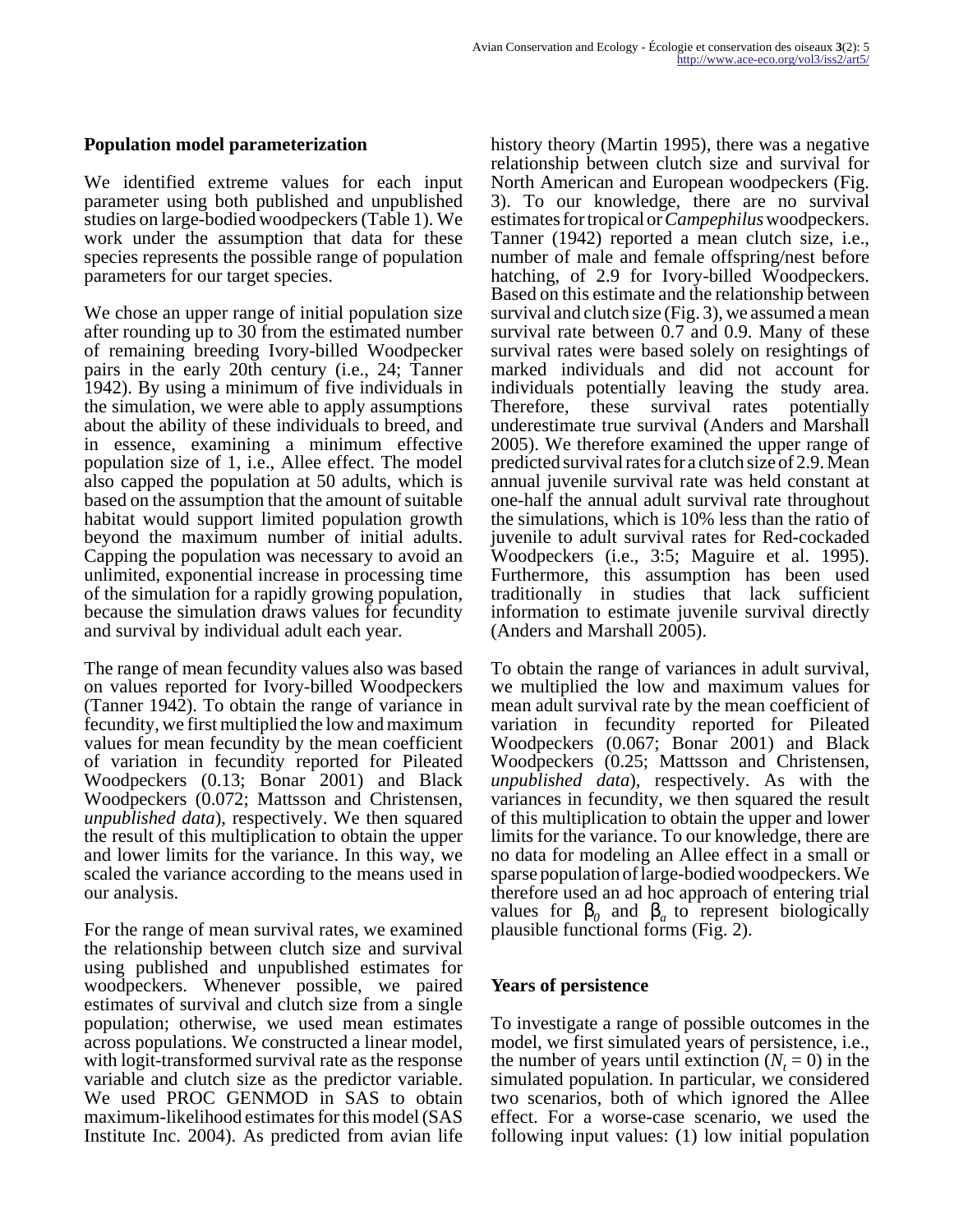**Fig. 3.** Relationship between annual adult survival rates and mean clutch sizes of woodpecker species. The solid line indicates the mean, and the dashed lines indicate the 95% confidence limits of the regression line. The logit-transformed intercept and slope of the model were  $1.97 \pm 1.10$  and -0.400 ± 0.178 (estimate ± 95% CI) , respectively. (a) Lesser Spotted Woodpecker (*Dendrocopos minor*), (b) Middle Spotted Woodpecker (*Dendrocopos medius*), (c) Great Spotted Woodpecker (*Dendrocopos major*), (d) White-backed Woodpecker (*Dendrocopos leucotos*), (e) Three-toed woodpecker (*Picoides tridactylus*), (f) Black Woodpecker (Mattsson and Christensen, *unpublished data*), (g) Black Woodpecker (Rolstad et al. 1995), (h) Pileated Woodpecker (Bonar 2001), (i) Northern Flicker (*Colaptes auratus*), (j) Red-naped Sapsucker (*Sphyrapicus nuchalis*), (k) Red-bellied Sapsucker (*Melanerpes carolinus*), (l) Acorn Woodpecker (*Melanerpes formicivorus*), (m) Golden-fronted Woodpecker (*Melanerpes aurifrons*), (n) Red-bellied Woodpecker (*Melanerpes carolinus*), (o) Redheaded Woodpecker (*Melanerpes erythrocephalus*), (p) Red-cockaded Woodpecker (DeLotelle and Epting 1992), (q) Red-cockaded Woodpecker (Walters et al. 1988, Labranche and Walters 1994), (r) Downy Woodpecker (*Picoides pubescens*), (s) Hairy Woodpecker (*Picoides villosus*), (t) Nuttall's Woodpecker (*Picoides nuttallii*). Circles indicate that the clutch size and survival rate were obtained from the same population. Otherwise, clutch sizes were obtained from Winkler et al. (1995), and survival rates were obtained from Pasinelli (2006) and Wiebe (2006) for European (a–g) and North American (h–t) species, respectively.

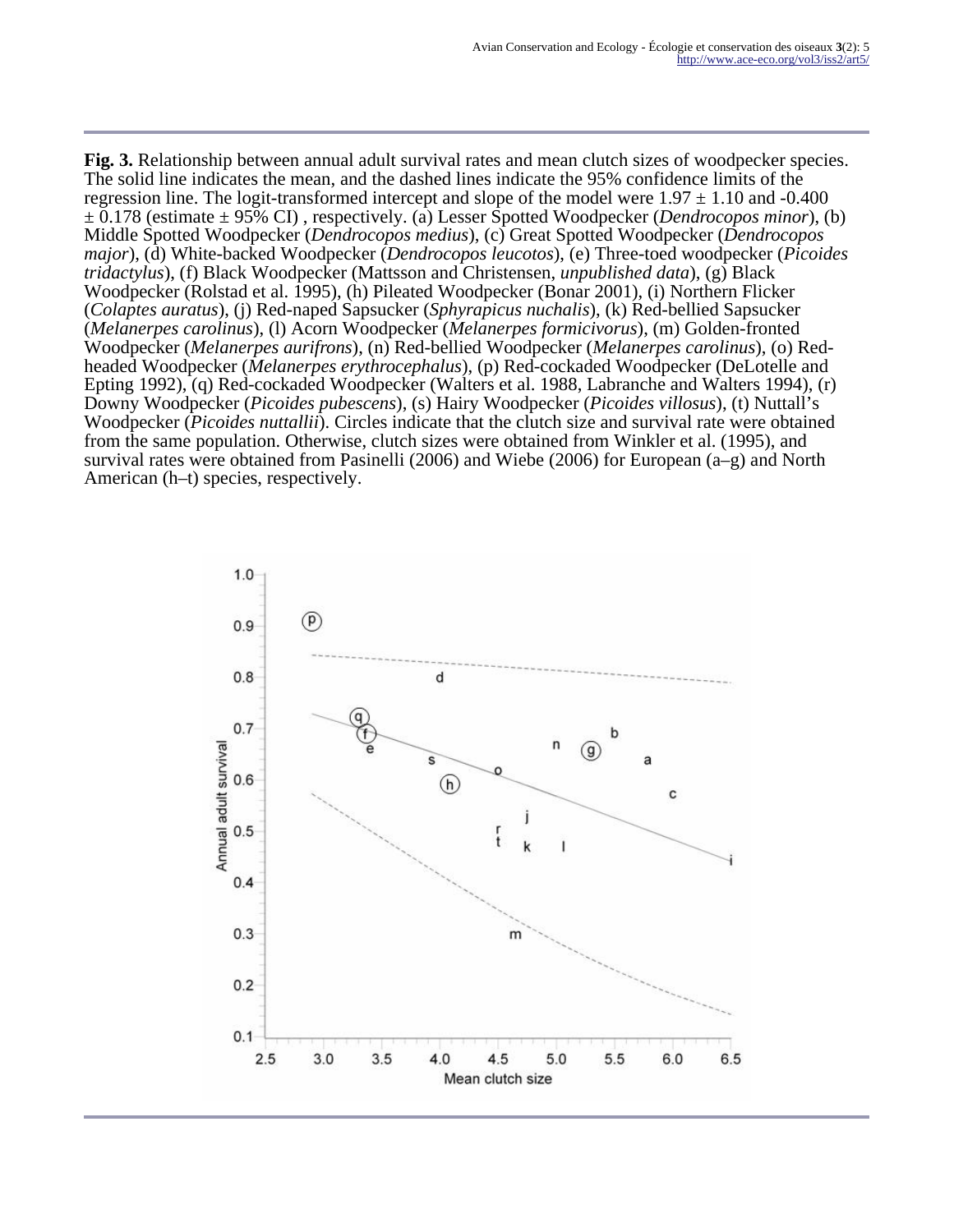size, (2) low values for mean demographic rates, and (3) high values for variance in demographic rates (Table 1). For a better-case scenario, we used intermediate values for each of the input parameters (Table 1). We ran 200 independent, 100-yr simulations for each scenario using the programming language Python Version 2.4.2 (van Rossum 2006).

## **Perturbation analysis**

Because of the discrete nature of our simulation, i. e., whole numbers of adults, we used a multiplevariable perturbation analysis to evaluate model behavior in response to coarse- and fine-scale changes in the input parameters. Such a perturbation analysis can provide insight as to which population parameters have the largest relative effect on extinction rate (Beissinger and Westphal 1998). In particular, some input values were held constant, whereas others were altered by large and small amounts while conducting coarse- and fine-scale perturbation analyses, respectively.

Preliminary analyses indicated that extinction rates, i.e., proportion of simulations in which population went extinct before year 100, were sensitive to variation in all five input parameters. To limit the number of possible combinations to consider at once, we ran three separate analyses to examine the relative influence of each parameter on extinction rate. In all analyses, we varied the initial number of adults to place special emphasis on comparing the relative influence of population size and demographics on predicted rates of extinction.

In the first analysis, we examined the influence of demographic rates on extinction probability by holding the variances in the demographic parameters constant while varying their means across the range of possible values (i.e., minimum, intermediate, and maximum). Second, we examined the influence of variation in environmental stochasticity by holding the means for the demographic parameters constant while varying their variances across the range of possible values. In these first two analyses, we assumed there was no Allee effect. In the third analysis, however, we examined the influence of variation in the Allee effect on extinction rates by holding the variances in the demographic parameters constant while varying survival across the range of possible values and making fecundity a function of population size

in a given year. Despite the demonstrated importance of the Allee effect for population persistence (Berec et al. 2007), empirical measures of this effect in large-bodied woodpeckers, to our knowledge, are unavailable. Thus, we chose values for the intercept and slope for the Allee effect to generate curves that represented biologically reasonable scenarios for a population of woodpeckers (Table 1). The Allee effect becomes stronger as the slope decreases, such that population sizes exceeding 2, 5, and 11 ensure that all individuals in the population will attempt to breed under the three scenarios, respectively.

In each analysis, the simulation model used all possible combinations of the three focal input values across three increments  $(3^3 = 27)$  while modeling demographic and environmental stochasticity across 200 independent iterations. We ran trial simulations with 100–20,000 iterations for a subset of input parameter combinations that led to low rates of extinction (ca., 0.05). Although increasing the number of iterations leads mathematically to more precise probability estimates, i.e., lower variance, the mean and standard deviation of probabilities across predicted extinction rates for each number of iterations remained similar for  $\geq 200$  iterations. Thus, running 200 iterations for each of the 27 parameter combinations was likely an accurate representation of model behavior beyond 200 iterations per combination. The predicted rate of extinction was defined as the proportion of iterations in which the population went extinct during the 100-yr simulation. We determined which combinations of input parameter values were necessary to remain at or below an extinction rate threshold of 0.05. For convenience, we define this measure as the "acceptable" extinction risk. To run these simulations, we again used Python Version 2.4.2 (van Rossum 2006). For available programs to perform the stage-based, discrete population model and perturbation analysis, please see Mattsson (2008) [http://coopunit.forestry.uga.edu/jo](http://coopunit.forestry.uga.edu/journalarch/WoodpeckerPVA) [urnalarch/WoodpeckerPVA.](http://coopunit.forestry.uga.edu/journalarch/WoodpeckerPVA)

In addition to examining changes in predicted extinction rate in the coarse-scale perturbation analysis, we calculated the change in extinction rate relative to a small change in each input parameter across its range of possible values for each combination of input values, i.e., fine-scale perturbation analysis (Appendix 1). This small, proportional change is equal or proportional to an additional initial adult, which was the limiting factor for scaling our perturbation analysis across all input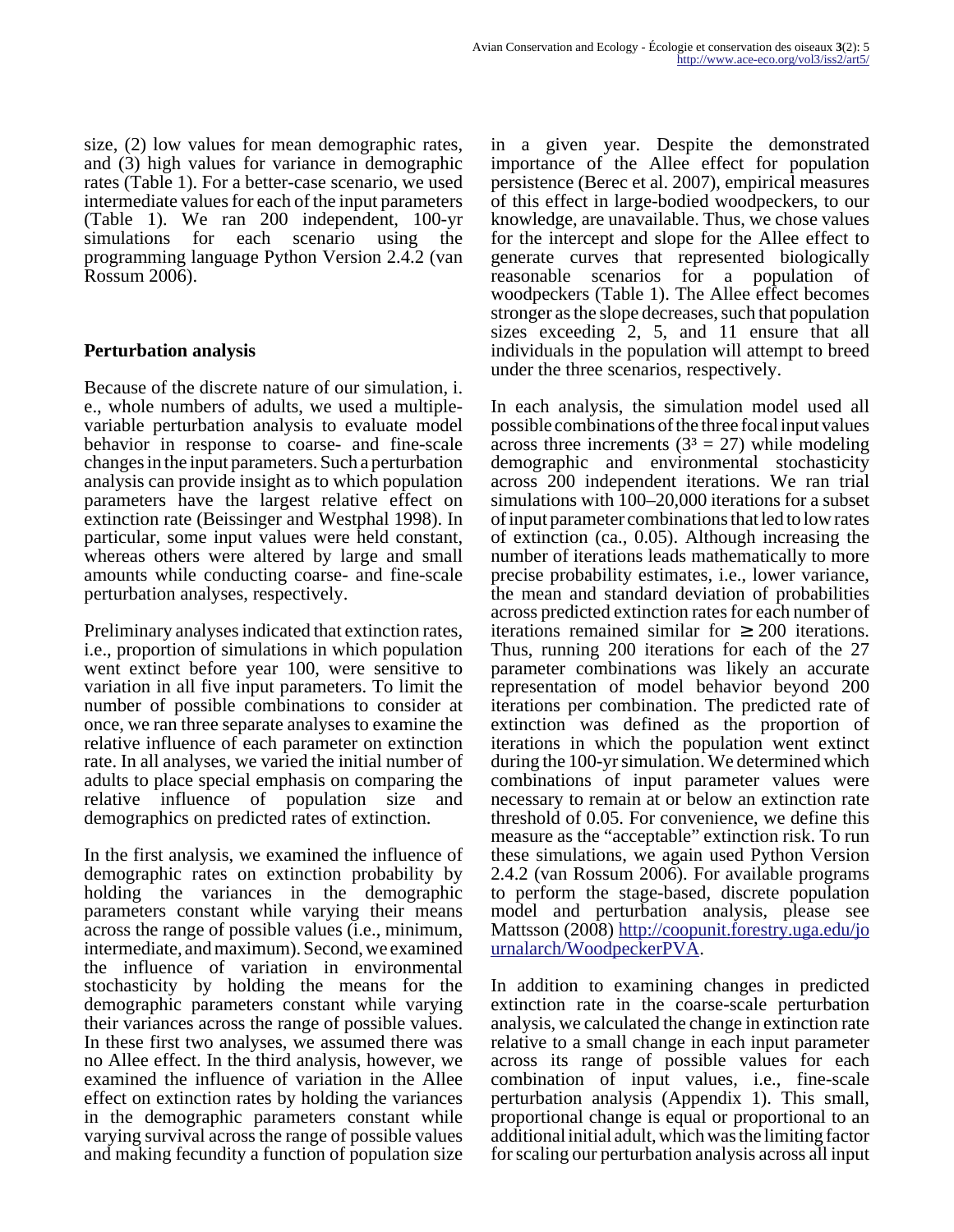**Table 1.** Minimum, maximum, and intermediate input values used in perturbation analysis for a stagebased population model that predicts extinction rates of large-bodied woodpeckers. Instantaneous rate of population growth  $(\lambda)$  represents the expected population trajectory in the absence of stochasticity in the model.

|                                      | Mean                     |      |                   |      |                  | Variance |                           |       |                                                                               |
|--------------------------------------|--------------------------|------|-------------------|------|------------------|----------|---------------------------|-------|-------------------------------------------------------------------------------|
| Parameter                            | $\Delta\Theta^a$         | Min. | Inte- Max.<br>rm. |      | $\Delta\Theta^a$ | Min.     | Interm.                   | Max.  | Data sources                                                                  |
| Initial number of adults             |                          | 5    | 17                | 30   |                  |          |                           |       | Tanner 1942                                                                   |
| Fecundity                            | 0.039                    | 0.67 | 1.06              | 1.65 |                  |          | $0.002$ $0.0022$ $0.0160$ | 0.051 | Tanner 1942, Bonar 2001, Mattsson<br>and Christensen, <i>unpublished data</i> |
| Annual adult survival rate           | 0.008                    | 0.7  | 0.8               | 0.9  |                  |          | 0.004 0.0076 0.0394       | 0.096 | Bonar 2001, Loehle 2005, Mattsson<br>and Christensen, <i>unpublished data</i> |
| Population growth rate $(\lambda)^b$ | $\overline{\phantom{a}}$ | 0.93 | 1.22              | 1.64 |                  |          |                           |       | $= S + F * 0.5 * S$                                                           |

*<sup>a</sup>*Constant used in fine-scale perturbation analysis (See Appendix 1).

*<sup>b</sup>*Calculation of female population growth rate is based on fecundity (*F*: number of female fledglings/ adult female) and annual survival (*S*). The calculation also assumes that juvenile survival is one-half of adult survival, and females can breed 1 yr after they hatch.

parameters. This fine-scale perturbation analysis is derived but differs from traditional sensitivity analysis, which involves differentiation of an output parameter with respect to an infinitesimal change in an input parameter (Williams et al. 2002).

# **RESULTS**

## **Years of persistence**

Under a worse-case scenario when no Allee effect was present, predicted years of persistence based on our 100-yr, stage-based, discrete, stochastic population model ranged from 1 to 32 with a median of 7 (Fig. 4). In contrast, under a better-case scenario in which all input parameters were held at intermediate values (Table 1), years of persistence ranged from 5 to 100 with a median of 100. Based on this finding, extinction rates exceeded 0, i.e., years to extinction  $\langle 100, \pi \rangle$  primarily for those combinations of input values that were below intermediate levels. Conversely, moderate to high initial population size and demographic parameters predicted population persistence.

## **Coarse-scale perturbation analysis**

Despite much variation in extinction rates across input parameter values and analyses, a consistent result from the coarse-scale perturbation analysis was that an adult survival rate  $\geq 0.8$  and mean fecundity  $\geq 1.16$  were required for a low extinction rate (i.e.,  $\leq 0.05$ ; Fig. 5, Appendices 2–4). The predicted initial number of adult females required for a low extinction rate, however, was conditional on the values of the other parameters. Analyses of demographic rates variation, environmental variability, and Allee effect predicted persistence when there was a minimum of five initial adults, while assuming better-case scenarios for the other parameters (Appendices 2-4). Of these analyses, only the Allee effect produced conditions across all combinations of focal input values, whereby reducing the initial number of adults led to a predicted extinction rate of  $> 0.05$ . In particular, when survival was  $\geq 0.8$  and the initial number of adults increased from 5 to 30, the mean predicted extinction rate dropped from  $> 0.17$  to  $< 0.04$  (Fig. 5B). Increasing initial population size also led to persistence across a range of environmental stochasticity; when demographic rates and variance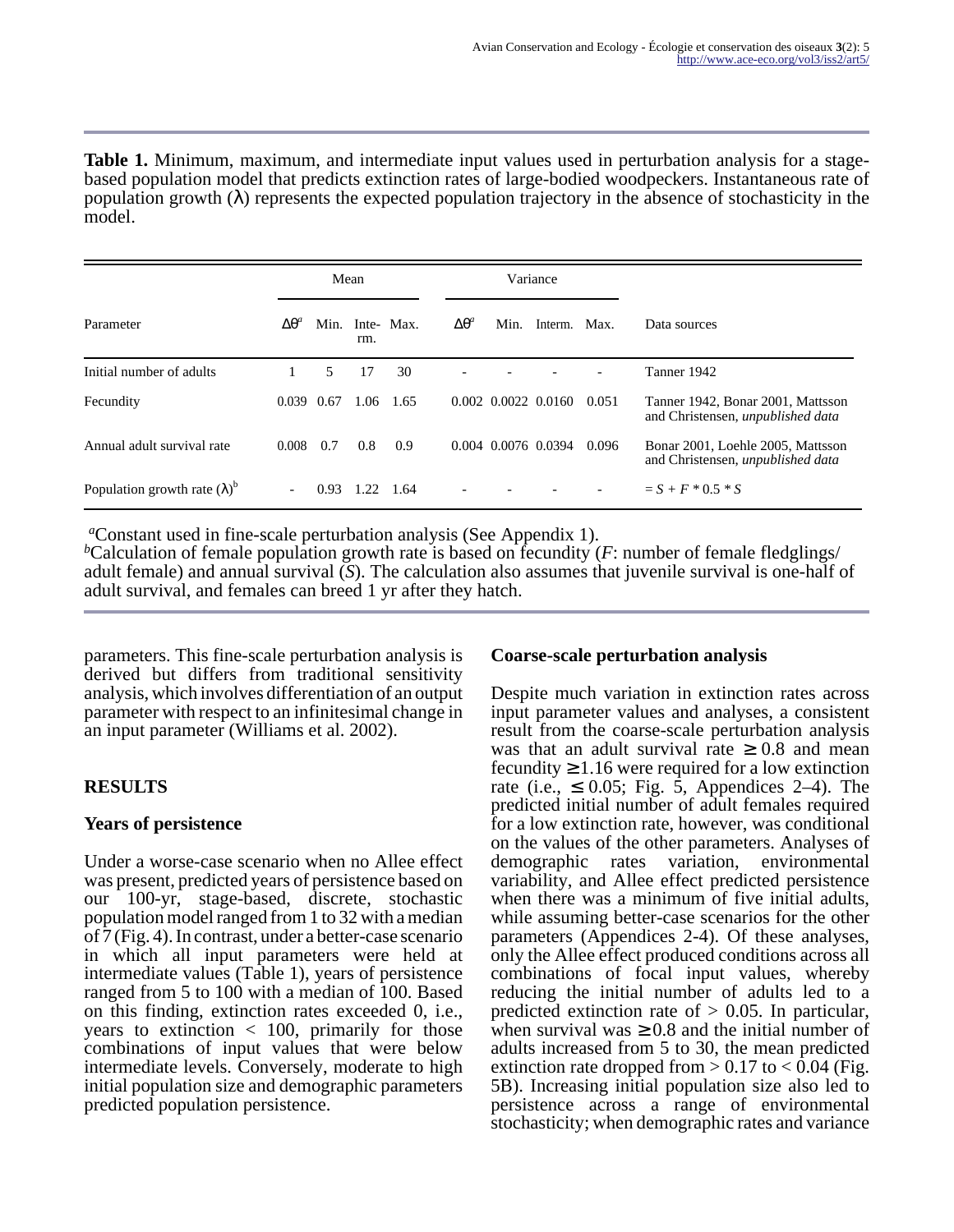**Fig. 4.** Years of persistence under two scenarios in a stochastic, stage-based, discrete population model of large-bodied woodpeckers. For the better-case scenario, all input parameters were at their intermediate values, and there was no Allee effect. For the worse-case scenario, initial population size and mean values for annual adult survival and fecundity were held at low values, variances of these demographic rates were held at high values, and there was no Allee effect. The center horizontal line in each box represents the median, edges of boxes represent the interquartile range, whiskers represent the 10th and 90th percentiles, and the symbol x indicates values beyond these percentiles. The 10th–90th percentiles were equal to 100 in the better-case scenario.

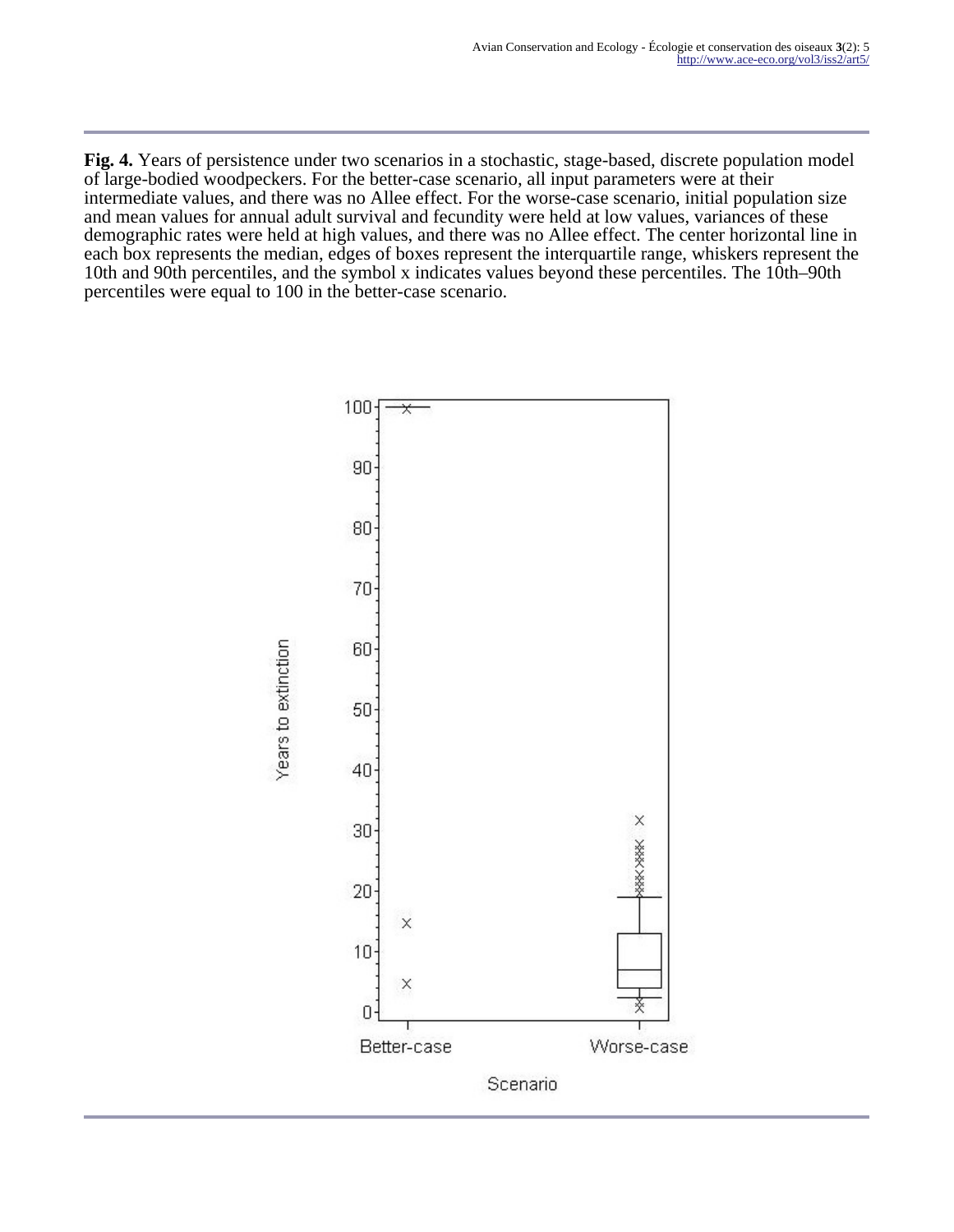in survival were held at intermediate values, extinction rate dropped from  $0.05$  to  $< 0.02$  (Fig. 5A).

#### **Fine-scale perturbation analysis**

Our fine-scale perturbation analysis corroborated some of the patterns evident from the coarse-scale analysis, in which we compared extinction rates across the original combinations of input values for each analysis (Fig. 6). In particular, changes in extinction rate were variable among input parameters, combinations of input values, and analyses (Appendices 2–4). Changes were greatest, on average, in the analysis of the Allee effect (Fig. 6C). In this analysis, extinction rate was most responsive, on average, to variation in survival and initial number of adults. The lowest mean changes occurred in the analysis of environmental variation (Fig. 6B), in which mean survival and fecundity were held constant. When considering interactions among input parameters, changes reached maxima often under worse-case scenarios: (1) low survival and fecundity (Appendix 2); (2) high variance in survival and fecundity (Appendix 3); or (3) low number of initial adults, high survival, and strong Allee effect (Appendix 4). The greatest change was with respect to initial population size, and this occurred when survival and the Allee effect were high and initial population size was low (Appendix 4). In contrast, changes reached minima under better-case scenarios: (1) high survival or fecundity (Appendix 2); (2) high number of initial adults and low variance in survival (Appendix 3); or (3) high number of initial adults, intermediate or greater survival, and weak Allee effect (Appendix 4). Across analyses and combinations of the other input values, increasing initial population size by one female induced, on average, a 0.4%–3.2% (range: 0%–28%) reduction in extinction rate.

## **DISCUSSION**

Given a worse-case scenario for a small population of large-bodied woodpeckers that has a risky combination of demographic rates, i.e., low annual adult survival and fecundity (Beissinger 2000) and is highly responsive to environmental variability,

our stochastic PVA predicted extinction within 40 yr. When considering all possible combinations of input parameters for this model, the predicted extinction rate depended on simultaneous variation among these parameters. Perturbation analysis is an important tool for examining the relative strengths of population parameters in driving measures of population viability (Beissinger and Westphal 1998, Williams et al. 2002), and our study is the first to apply this tool while investigating interactions among input parameters in a population viability analysis for large-bodied woodpeckers or other species with a similar combination of demographic rates. Extinction rates predicted by our model were driven by small changes in the individual parameters and combinations of the input parameters, including initial population size, mean survival, and fecundity, variance in annual adult survival and fecundity, and the Allee effect.

Our perturbation analysis indicated that the effect of initial population size on extinction rate depends on values of demographic parameters. In particular, increasing the initial population size from 5 to 30 conferred an acceptable risk of extinction (i.e., probability  $\leq 0.05$ ) when an Allee effect was added and survival rate was at or above intermediate (i.e.,  $\geq$  0.8). When variance in survival and the means for survival rate and fecundity were held at intermediate values, increasing initial population size again conferred an acceptable risk of extinction. Thus, initial population size was important for population persistence under limited conditions. This finding is largely inconsistent with the small population paradigm as described, but not necessarily endorsed, by Caughley (1994). This paradigm states that population persistence is largely driven by the number of individuals in that population, as these few individuals are subject to stochastic events. Instead, our finding agrees with Lande (1993), who postulated that persistence of small populations depends not only on population size but also on the relative magnitudes of demographic rates and their associated variances. Therefore, we propose that populations with moderate levels for their demographic rates and respective variances can persist in low numbers despite environmental stochasticity, i.e., a demographic robustness paradigm. Instead of simply comparing the relative contribution of population parameters to persistence of threatened or endangered species, i.e., individual parameter perturbation sensitivity analysis (Letcher et al. 1998, Reed et al. 1998, Norris and McCulloch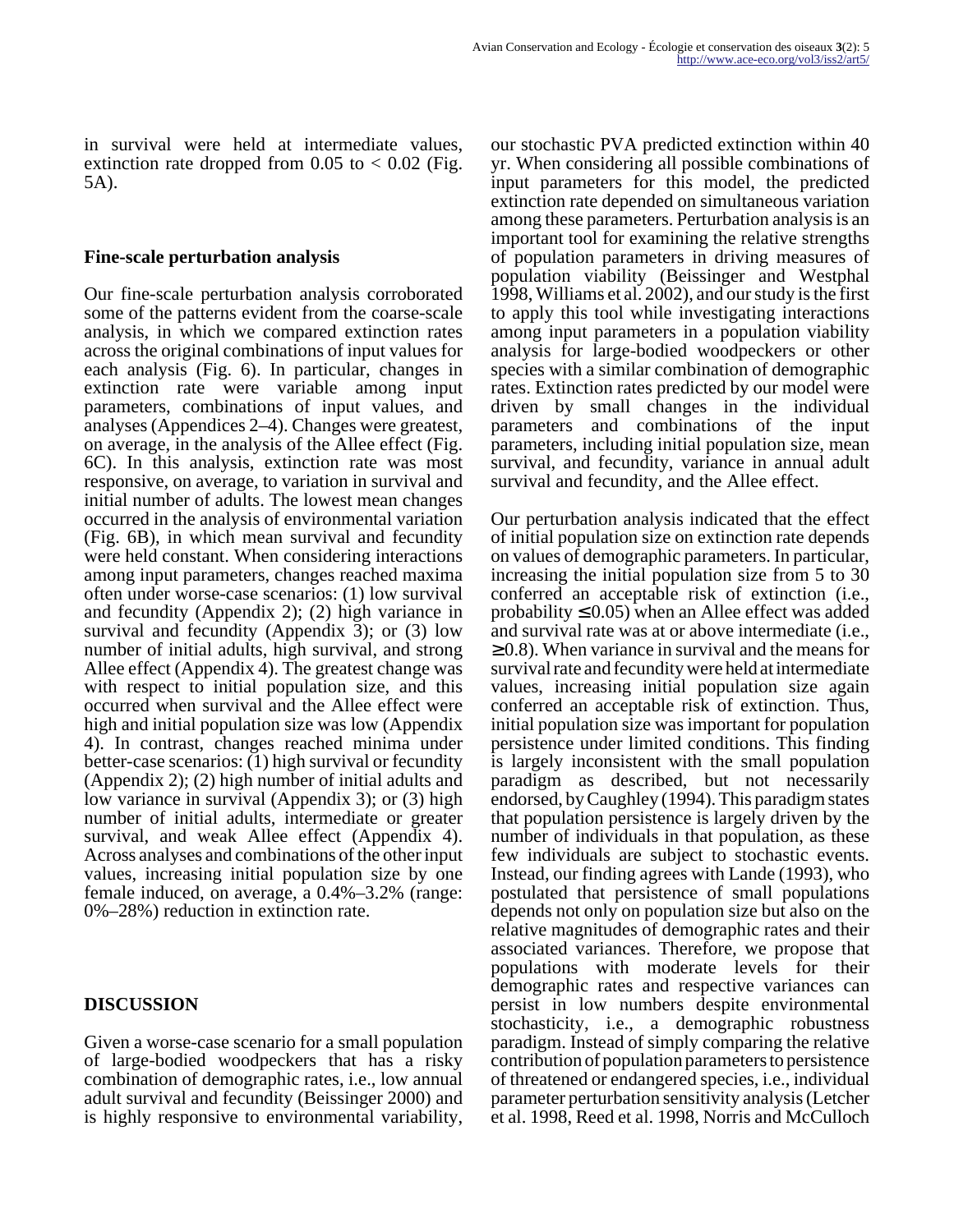**Fig. 5.** Predicted rates of extinction while varying the initial number of adults in a stage-based, discrete, stochastic population viability analysis for large-bodied woodpeckers. Increasing the initial number of adults resulted in an extinction rate  $\leq 0.05$ , noted with gray line, when demographic rates were intermediate while their variances decreased (A), when an Allee effect was present while demographic rates and their variances were intermediate (B), but not when demographic rates varied while their variances were intermediate (C). Whiskers represent 95% confidence limits (*n* = 200).

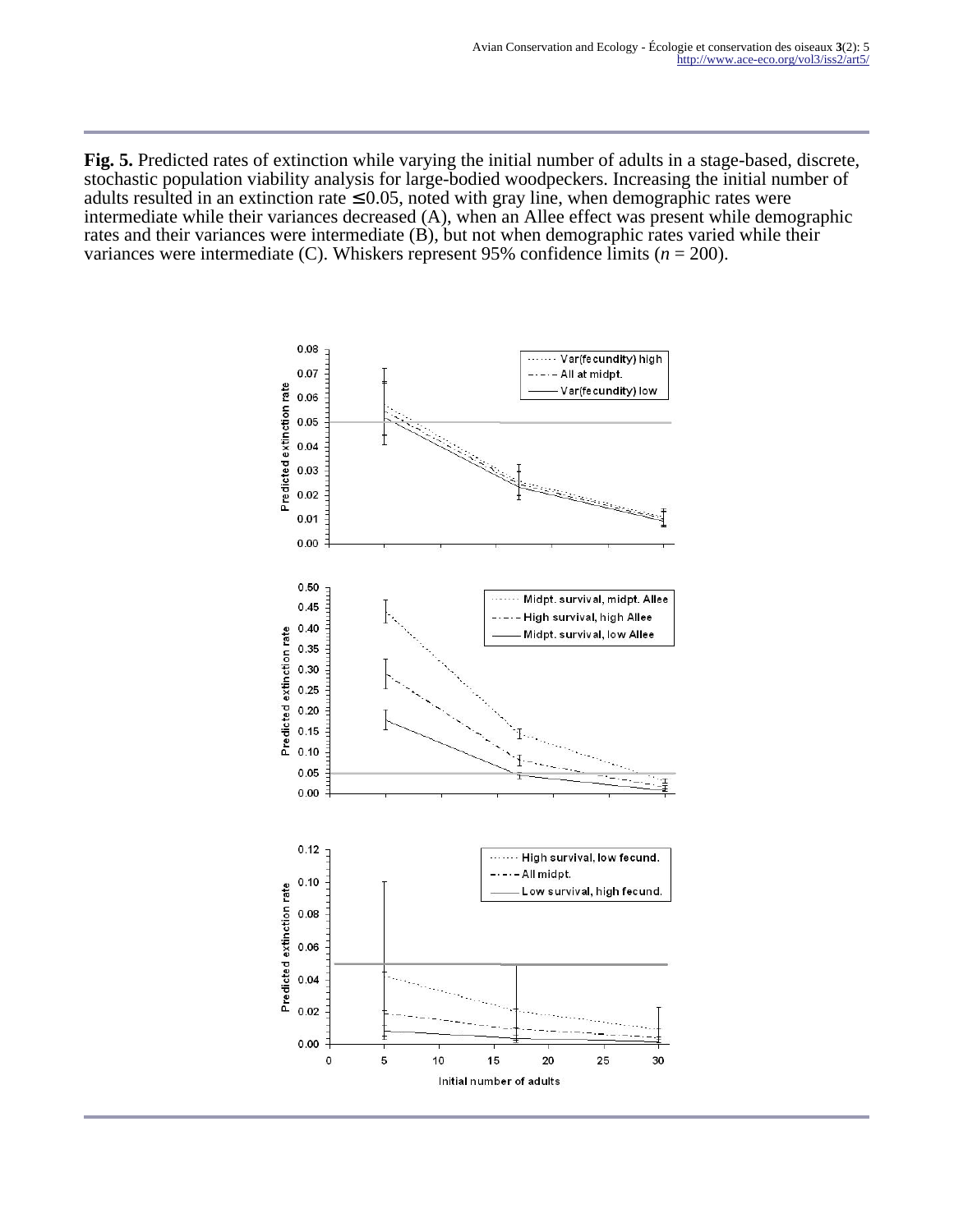**Fig. 6.** Small, proportional changes in input parameters expected to decrease probability of extinction in a stage-based, discrete, stochastic population model for large-bodied woodpeckers. Each graph represents the set of mean changes from an analysis that focused on variation in particular drivers of population dynamics: (A) Variation in demographic rates: variances of annual adult survival and fecundity were held constant at intermediate values while either initial number of adults increased by 1, annual adult survival increased by 0.008, or fecundity increased by 0.039; (B) Environmental stochasticity: means for annual adult survival and fecundity were held constant at intermediate values while either lognormal variance in fecundity decreased by 0.0089, initial number of adults increased by 1, or the scaling parameter for the logitnormal variance in annual adult survival decreased by 0.0442, and (C) Allee effect: variance in annual adult survival and mean and variance in fecundity were held constant at intermediate values while either the slope of the relationship between annual population size and probability of breeding increased by 0.14, initial number of adults increased by 1, or annual adult survival increased by 0.008. Results displayed in each graph are based on 200 iterations across all possible combinations of input parameters. Whiskers represent 95% confidence intervals. The largest decreases in predicted extinction rate occurred when an Allee effect was present and an initial adult was added or annual adult survival rate was increased by a small, proportional amount.

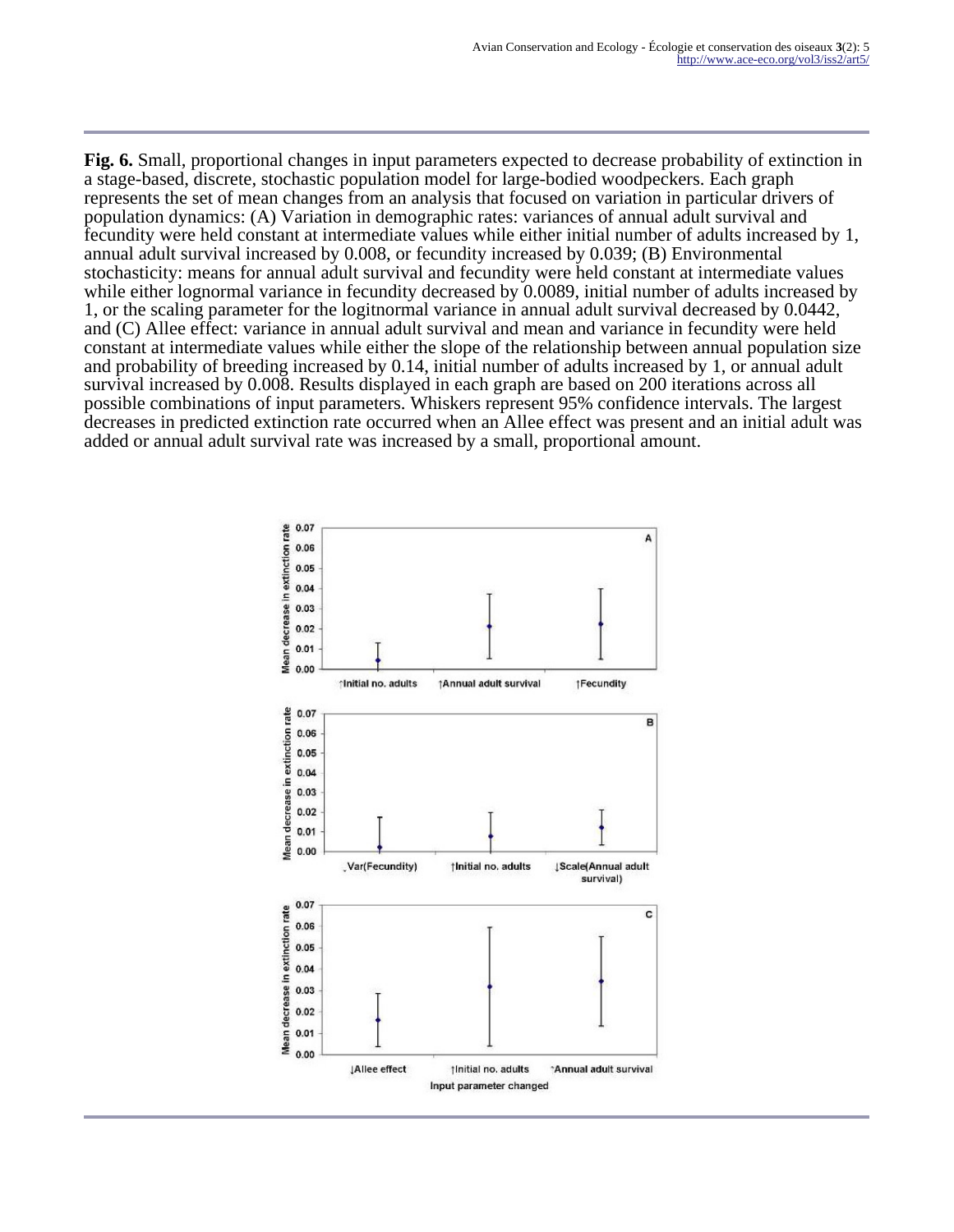2003), researchers should consider the combined importance of initial population size and demographic rates for population persistence (Katzner et al. 2006).

## **Comparisons with other studies**

Our findings are consistent with predictions from other studies that used stage-based models to examine the importance of initial population size and demographic rates. As the focal species from these studies exhibited ranges of parameters that were outside those used in our model, our similar findings may lead to a more general conclusion about the model-based parameters that drive extinction probability. Letcher et al. (1998) developed such a model for Red-cockaded Woodpeckers (*Picoides borealis*) and found that population stability was much more sensitive to variation in demographic rates than initial population size. Likewise, Stacey and Taper (1992) demonstrated that Acorn Woodpecker (*Melanerpes formicivorus*) population persistence time also was more sensitive to variation in demographic rates than initial population size. Another example of this model prediction is from a model of Snail Kite (*Rostrhamus sociabilus*) population viability. Kite survival rates and fecundity decline during periodic droughts, and consequently predicted population sizes at 100 yr are inversely related to the simulated drought interval (Beissinger 1995). These ending population sizes were more sensitive to drought interval than to initial population size (Beissinger 1995). Finally, a sensitivity analysis of an agestructured, stochastic PVA for Imperial Eagles (*Aquila heliaca*) indicated that population growth rates were insensitive to initial population size but highly sensitive to survival rates followed by reproduction (Katzner et al. 2006). The eagle study is also one of very few that investigated synergistic effects among input parameters, but in doing so they reported only the relative strengths of each input parameter relative to all other parameters in the model. Therefore, our study differs in that we explicitly considered three-way interactions among input parameters. Nonetheless, results from these studies combined with our own tend to refute assumptions of the small population paradigm for these species.

In addition to environmental stochasticity, population persistence for cooperative-breeding woodpeckers has been shown to be most sensitive to parameters relating to immigration rates

(Middleton and Nisbet 1997). These include the spatial arrangement of territory clusters in the case of Red-cockaded Woodpeckers (Letcher et al. 1998). Population persistence of Spotted Owls (*Strix occidentalis*) has also been shown to be more sensitive to measures of spatial arrangement among individuals when compared to other parameters such as initial population size (Lamberson et al. 1992). In our simulations, we found that, when combined with an annual adult survival rate  $\geq 0.8$ , rates of extinction were highly sensitive to variation in the strength of an Allee effect. The most likely mechanisms for such an effect in populations of large-bodied woodpeckers include the inability to locate mates, which in turn relates to spatial arrangement of suitable habitat and sex ratio (Wells et al. 1998, Courchamp et al. 1999). Because these factors have not been measured, our hypothetical Allee effect remains the only approximation of the system.

Results from our study, combined with others that used stochastic models to explore population viability, allow us to make three general conclusions. First, when considered alone, initial population size has a weaker influence on extinction rates than do demographic rates. Second, it is important to consider interactions among population parameters rather than just focusing on one at a time. Third, initial population size becomes important for maintaining a low extinction rate only when an Allee effect is present or when demographic rates and variance in survival are intermediate.

#### **Implications for conservation of critically endangered** *Camphephilus* **woodpeckers**

Whereas our population model may be applied to any of the Campephelini Woodpeckers, conservation of the Ivory-billed Woodpecker has become a recent priority for the U.S. Fish and Wildlife Service. Although information about habitat requirements is limited, the species was historically associated with older bottomland forests of the southeastern United States, and they likely depended on these forests for food and nest sites (Jackson 2002). Extensive logging of bottomland forests in the southeastern United States, forest clearing in Cuba, and widespread hunting by collectors during the early 20th century are the likely causes for the nearextinction of the Ivory-billed Woodpecker (Jackson 2002, Snyder 2008).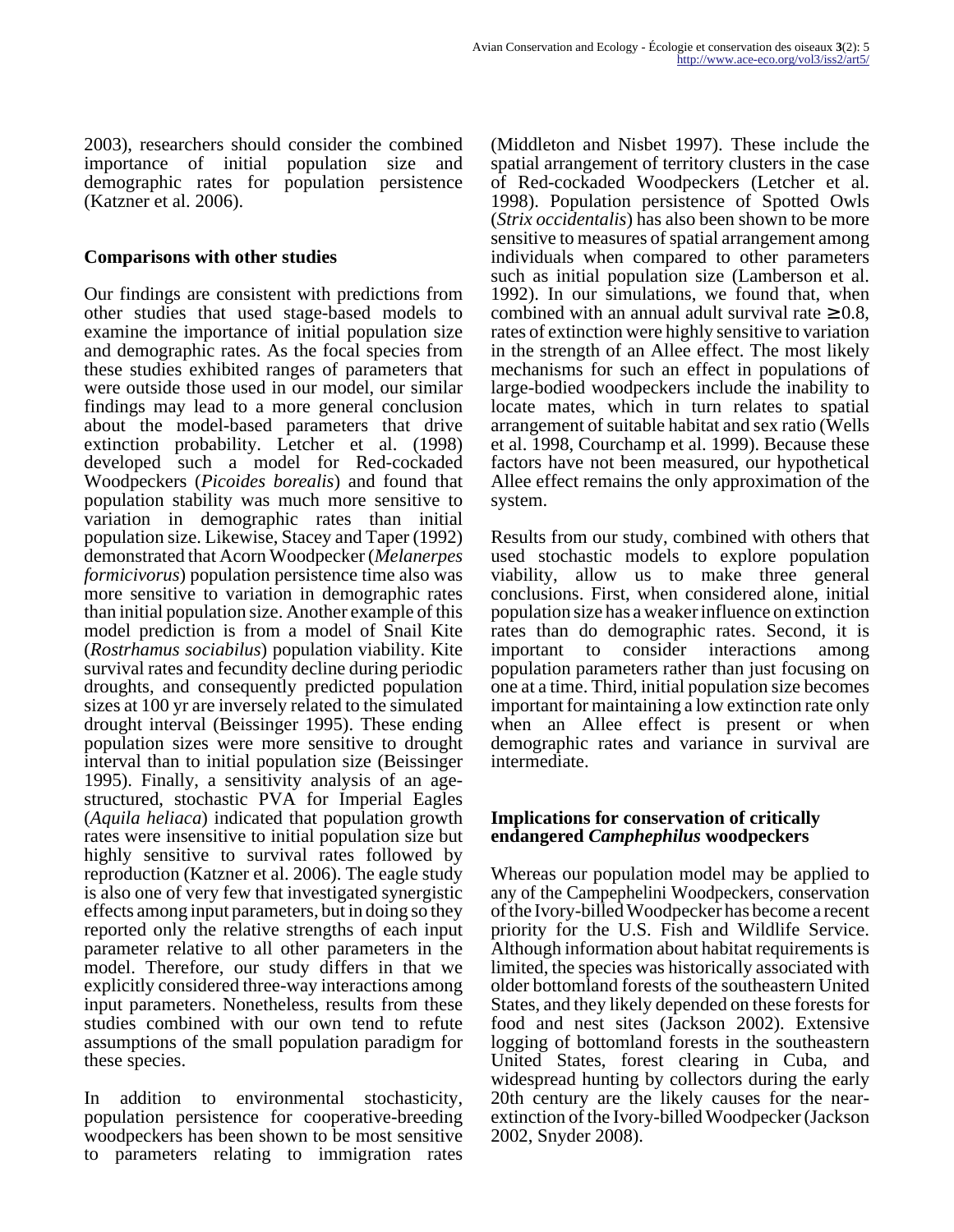An interesting question that may be addressed is under what conditions could the species have persisted until today? First, based on our model, an initial population size of 5 females would have ensured likely persistence through modern times if annual demographic rates remained at least moderate, i.e.,  $\geq 1.1$  recruited females/adult female and an adult survival rate  $\geq 0.8$ , and their variances remained at most moderate, i.e.,  $\leq 0.04$  for recruited females per adult female and  $\leq 0.016$  for adult survival rate, (Appendices 2–4). Second, if there were 30 or more females, then the population would likely have persisted despite a relatively strong Allee effect, as long as variance in survival was at most moderate and either survival or fecundity was high (i.e., 1.65 recruited females per adult female or an adult survival rate of 0.9; Appendices 2–4). According to Tanner (1942), there were approximately 24 breeding pairs remaining across their range in the 1930s, but their demographic rates have remained virtually unknown. Such a retrospective interpretation of our model could apply to any species in the Campephilini tribe. The last confirmed breeding population of Imperial Woodpeckers, for example, was in the mid-20th century (Lammertink 1996). Thus, provided that these endangered woodpeckers maintain relatively high demographic rates, they can likely persist as small, and difficult-to-detect, populations. Although inbreeding depression may present problems for reproduction and recruitment in remnant woodpecker populations, heterozygosity of such populations can rebound following periodic matings between genetically disparate individuals (Caughley 1994). These species may, for example, overcome such population limitations by dispersing widely across suitable habitats.

Following the recent evidence of at least one Ivorybilled Woodpecker in the Big Woods region of eastern Arkansas (Fitzpatrick et al. 2005) and along the Choctawhatchee River in the panhandle of Florida (Hill et al. 2006), efforts are now underway to recover the Ivory-billed Woodpecker to the point at which its status is downgraded to "threatened" (USFWS 2005). One of the primary objectives of the recovery plan is to determine the number and geographic distribution of subpopulations needed to ensure a self-sustaining metapopulation (USFWS 2006). Of immediate importance to the recovery team, however, is the minimum population size needed to ensure population persistence for 100 yr (C. Hunter, *personal communication*). The recovery plan will include this information while defining

more specific guidelines for management and criteria for delisting the species. Based on our modeling results, however, we found that increasing initial population size only becomes important for lowering the extinction rate below 0.05 when an Allee effect is present and the annual adult survival rate is relatively high. Our results suggest that information on demographic rates are as important, if not more important, than current population size when identifying information needs and objectives for managing large woodpeckers, such as the Ivorybilled Woodpecker.

#### **Recommendations for future modeling efforts**

Although a PVA based on demographic rates is important for immediately modeling some of the factors influencing persistence of large-bodied woodpeckers, better estimates of population parameters and their interrelationships with each other and environmental conditions, e.g., habitat structure and composition, disturbance regimes, would lead to clearer predictions about the effects of management on population persistence. Population parameters that need more data include annual survival of juveniles and adults, variance in survival, fecundity, sex ratio, mate-search efficiency, and colonization, i.e., immigration. A perturbation analysis that examines the relative influence of all parameters would then be feasible and could resolve more clearly the important drivers of population dynamics. Obtaining reasonable estimates of these population parameters requires intensively studying a population over several generations (Beissinger and Westphal 1998). As large-bodied woodpeckers may have a generation time of  $> 2$  yr, such a study would likely exceed a decade. Under a worse-case scenario, our model predicted that the median time to extinction for such species is 8 yr.

Given the urgency of protecting imperiled, largebodied woodpeckers, efficient methods for improving models of extinction risk are needed. We suggest that the next step for modeling these populations should incorporate recent advances in estimating rates of local colonization and extinction from occupancy with respect to environmental conditions. These estimates can be used to develop a patch-based population viability model (MacKenzie et al. 2003). These methods require replicated visits to a site within a season to account for imperfect detection (Mackenzie and Royle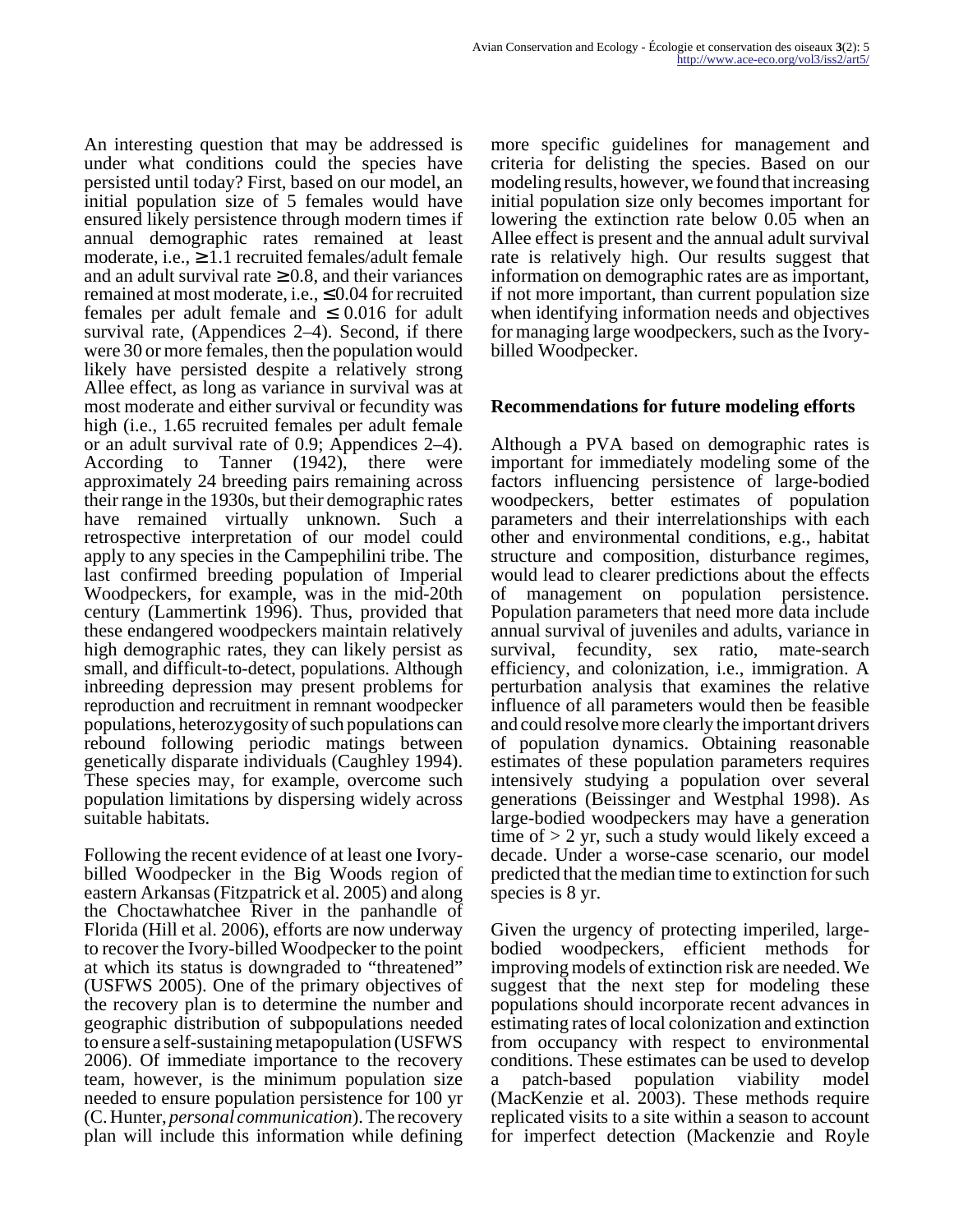2005). Organized population and habitat monitoring efforts are now underway throughout the former geographic range of the Ivory-billed Woodpecker. Evidence of the woodpecker based on auditory and visual recordings (e.g., Hill et al. 2006) may be incorporated into such a modeling effort. Rather than relying solely on long-term studies of stagespecific survival and fecundity, a relatively short occupancy data collection effort can produce estimates needed for a patch-based population viability analysis. Such an analysis would supplement, rather than replace, a more standard demographic-based PVA as in our study. This integrative approach is especially amenable to rare and elusive species such as the Ivory-billed Woodpecker. The urgent need to understand and protect this and other species of conservation concern calls for new ways to leverage all available information to inform conservation. Future research should therefore include ways to combine patchoccupancy studies with more intensive studies of demographics into population viability analyses.

*Responses to this article can be read online at: <http://www.ace-eco.org/vol3/iss2/art5/responses/>*

## **Acknowledgments:**

*We thank the U.S. Fish and Wildlife Service (USFWS) for funding via Piedmont CESU (Agency no. 401816J096) and the U.S. Geological Survey (USGS) for additional funding via Cooperative Agreement (Agency no. 02HQRU1551N088). The Georgia Cooperative Fish and Wildlife Research Unit is jointly sponsored by USGS, the University of Georgia, Georgia Department of Natural Resources, USFWS, and the Wildlife Management Institute. We thank J. Rolstad for sharing insights on a Black Woodpecker population in boreal forests of Norway. We also thank C. T. Moore, J. P. Runge, and K. W. Stodola for contributing suggestions on this PVA. Finally, we thank S. R. Beissinger, B. R. Noon, T. D. Nudds, and an anonymous reviewer for providing comments on earlier versions of this manuscript.*

#### **LITERATURE CITED**

**Allee, W. C.** 1938. *The social life of animals.* Norton, New York, New York, USA.

**Anders, A. D., and M. R. Marshall.** 2005. Increasing the accuracy of productivity and survival estimates in assessing landbird population status. *Conservation Biology* **19**:66-74.

**Beissinger, S. R.** 1995. Modeling extinction in periodic environments: Everglades water levels and snail kite population viability. *Ecological Applications* **5**:618-631.

**Beissinger, S. R.** 2000. Ecological mechanisms of extinction. *Proceedings of The National Academy of Sciences of The United States of America* **97**:11688-11689.

**Beissinger, S. R., and M. I. Westphal.** 1998. On the use of demographic models of population viability in endangered species management. *Journal of Wildlife Management* **62**:821-841.

**Berec, L., E. Angulo, and F. Courchamp.** 2007. Multiple Allee effects and population management. *Trends in Ecology and Evolution* **22**:185-191.

**Bonar, R. L.** 2001. *Pileated Woodpecker habitat ecology in the Alberta foothills.* Dissertation. University of Alberta, Edmonton, Alberta, Canada.

**Brook, B. W., J. J. O'Grady, A. P. Chapman, M. A. Burgman, H. R. Akcakaya, and R. Frankham.** 2000. Predictive accuracy of population viability analysis in conservation biology. *Nature* **404**:385-387.

**Bull, E. L., and J. E. Jackson**. 1995. Pileated Woodpecker (*Dryocopus pileatus*). Pages 1-20 *in* A. Poole and F. Gill, editors. *The Birds of North America Number 148.* The Academy of Natural Sciences, Philadelphia, Pennsylvania, and the American Ornithologists' Union, Washington, D. C., USA.

**Caughley, G.** 1994. Directions in conservation biology. *Journal of Animal Ecology* **63**:215-244.

**Christensen, H.** 2006. Warum bauen Schwarzspechte (*Dryocopus martius*) neue Bruthöhlen? Ergebnisse aus dem deutsch-dänischen Grenzbereich. *Corax* **20**:120-128.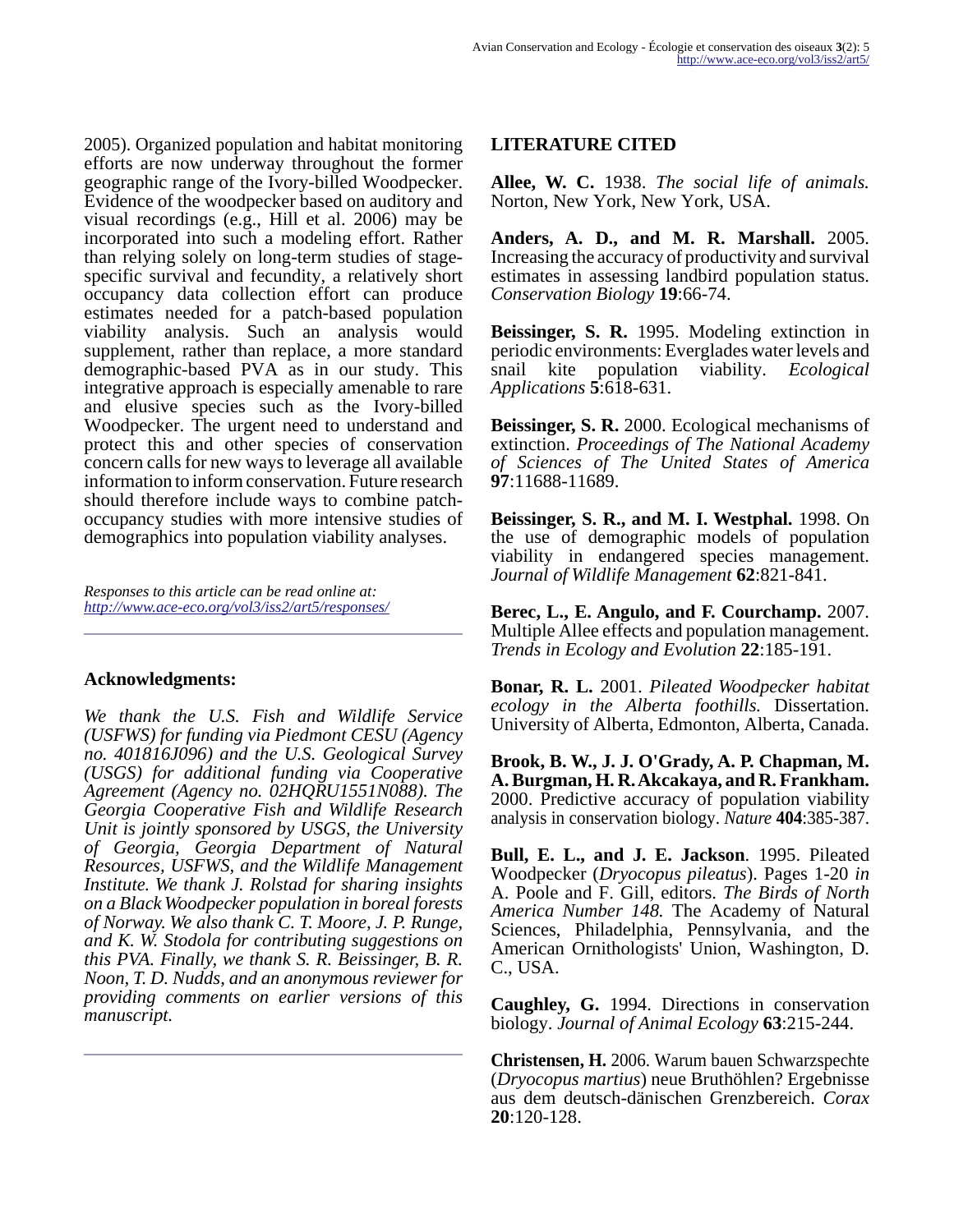**Courchamp, F., T. Clutton-Brock, and B. Grenfell.** 1999. Inverse density dependence and the Allee effect. *Trends in Ecology and Evolution* **14**:405-410.

**DeLotelle, R. S., and R. J. Epting.** 1992. Reproduction of the Red-cockaded Woodpecker in central Florida. *Wilson Bulletin* **104**:285-294.

**Fitzpatrick, J. W., M. Lammertink, M. D. Luneau, T. W. Gallagher, B. R. Harrison, G. M. Sparling, K. V. Rosenberg, R. W. Rohrbaugh, E. C. H. Swarthout, P. H. Wrege, S. B. Swarthout, M. S. Dantzker, R. A. Charif, T. R. Barksdale, J. V. Remsen, S. D. Simon, and D. Zollner.** 2005. Ivory-billed Woodpecker (*Campephilus principalis*) persists in continental North America. *Science* **308**:1460-1462.

**Hill, G. E., D. J. Mennill, B. W. Rolek, T. L. Hicks, and K. A. Swiston**. 2006. Evidence suggesting that Ivory-billed Woodpeckers (*Campephilus principalis*) exist in Florida. *Avian Conservation and Ecology* **1** (3):2. [online] URL: [http://www.ace-eco.org/vol1/iss3/](http://www.ace-eco.org/vol1/iss3/art2/) [art2/.](http://www.ace-eco.org/vol1/iss3/art2/)

**International Union for Conservation of Nature (IUCN).** 2006. *IUCN Red List of threatened species.* Available online at: [www.iucnredlist.org](http://www.iucnredlist.org).

**Jackson, J. A.** 2002. Ivory-billed Woodpecker (*Campephilus principalis*). Pages 1-28 *in* A. Poole, editor. *The Birds of North America Number 711.* The Academy of Natural Sciences, Philadelphia, Pennsylvania, and the American Ornithologists' Union, Washington, D.C., USA.

**Katzner, T. E., E. A. Bragin, and E. J. Milner-Gulland.** 2006. Modelling populations of longlived birds of prey for conservation: a study of Imperial Eagles (*Aquila heliaca*) in Kazakhstan. *Biological Conservation* **132**:322-335.

**Labranche, M. S., and J. R. Walters.** 1994. Patterns of mortality in nests of Red-cockaded Woodpeckers in the sandhills of south-central North Carolina. *Wilson Bulletin* **106**:258-271.

**Lamberson, R. H., R. McKelvey, B. R. Noon, and C. Voss.** 1992. A dynamic analysis of Northern Spotted Owl viability in a fragmented forest landscape. *Conservation Biology* **6**:505-512.

**Lammertink, J. M.** 1996. *Status and conservation*

*of old-growth forests and endemic birds in the pineoak zone of the Sierra Madre Occidental, Mexico.* Institute for Systematics and Population Biology, University of Amsterdam, Amsterdam, The Netherlands.

**Lande, R.** 1993. Risks of population extinction from demographic and environmental stochasticity and random catastrophes. *American Naturalist* **142**:911-927.

**Letcher, B. H., J. A. Priddy, J. R. Walters, and L. B. Crowder.** 1998. An individual-based, spatially explicit simulation model of the population dynamics of the endangered Red-cockaded Woodpecker, *Picoides borealis*. *Biological Conservation* **86**:1-14.

**Loehle, C., L. Irwin, D. Rock, and S. Rock.** 2005. Are survival rates for Northern Spotted Owls biased? *Canadian Journal of Zoology* **83**:1386-1390.

**MacKenzie, D. I., J. D. Nichols, J. E. Hines, M. G. Knutson, and A. B. Franklin.** 2003. Estimating site occupancy, colonization, and local extinction when a species is detected imperfectly. *Ecology* **84**:2200-2207.

**Mackenzie, D. I., and J. A. Royle**. 2005. Designing occupancy studies: general advice and allocating survey effort. *Journal of Applied Ecology* **42**:1105-1114.

**Maguire, L. A., G. F. Wilhere, and Q. Dong.** 1995. Population viability analysis for Red-cockaded Woodpeckers in the Georgia Piedmont. *Journal of Wildlife Management* **59**:533-542.

**Martin, T. E.** 1995. Avian life-history evolution in relation to nest sites, nest predation, and food. *Ecological Monographs* **65**:101-127.

**Mattsson, B. J.** 2008. *Stage-based population model for large-bodied, imperiled woodpeckers.* Georgia Cooperative Fish and Wildlife Research Unit, Warnell School of Forestry and Natural Resources, University of Georgia, Athens, Georgia, USA. Available online at: [http://coopunit.forestry.uga.](http://coopunit.forestry.uga.edu/journalarch/WoodpeckerPVA) [edu/journalarch/WoodpeckerPVA.](http://coopunit.forestry.uga.edu/journalarch/WoodpeckerPVA)

**McCarthy, M. A., S. J. Andelman, and H. P. Possingham.** 2003. Reliability of relative predictions in population viability analysis. *Conservation Biology* **17**:982-989.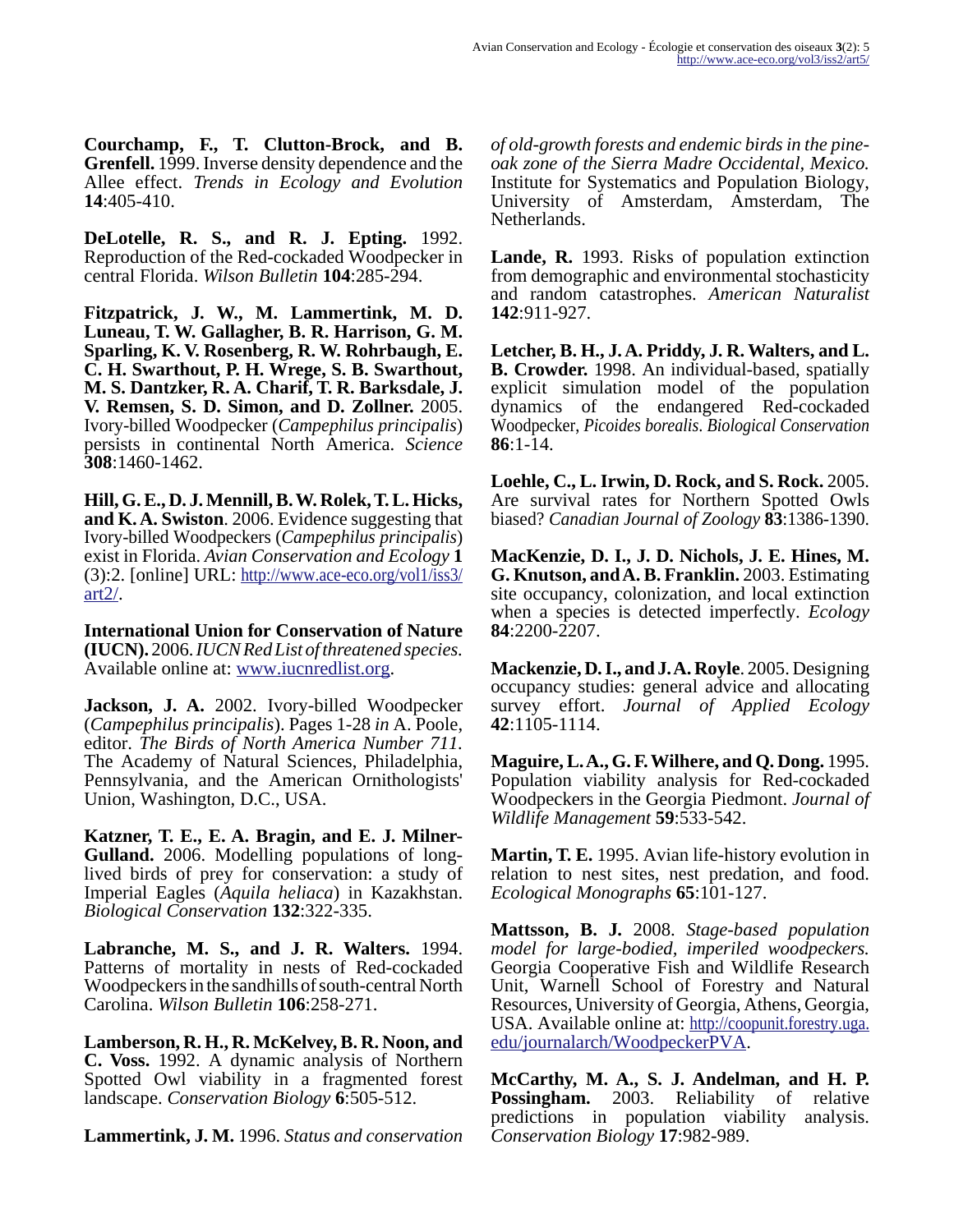**Middleton, D. A. J., and R. M. Nisbet.** 1997. Population persistence time: estimates, models, and mechanisms. *Ecological Applications* **7**:107-117.

**Norris, K., and N. McCulloch.** 2003. Demographic models and the management of endangered species: a case study of the critically endangered Seychelles Magpie Robin. *Journal of Applied Ecology* **40**:890-899.

**Ojeda, V. S.** 2004. Breeding biology and social behaviour of Magellanic Woodpeckers (*Campephilus magellanicus*) in Argentine Patagonia. *European Journal of Wildlife Research* **50**:18-24.

**Pasinelli, G.** 2006. Population biology of European Woodpecker species: a review. *Annales Zoologici Fennici* **43**:96-111.

**Pimm, S. L., H. L. Jones, and J. Diamond.** 1988. On the risk of extinction. *American Naturalist* **132**:757-785.

**Reed, J. M., C. S. Elphick, and L. W. Oring.** 1998. Life-history and viability analysis of the endangered Hawaiian Stilt. *Biological Conservation* **84**:35-45.

**Reed, D. H., J. J. O'Grady, B. W. Brook, J. D. Ballou, and R. Frankham.** 2003. Estimates of minimum viable population sizes for vertebrates and factors influencing those estimates. *Biological Conservation* **113**:23-34.

**Sabo, J. L., E. E. Holmes, and P. Kareiva.** 2004. Efficacy of simple viability models in ecological risk assessment: does density dependence matter? *Ecology* **85**:328-341.

**Sæther, B. E., T. H. Ringsby, and E. Roskaft.** 1996. Life history variation, population processes and priorities in species conservation: towards a reunion of research paradigms. *Oikos* **77**:217-226.

**SAS Institute Inc.** 2004. *SAS/STAT® 9.1 User's Guide.* Version 8.02 edition, Cary, North Carolina, USA.

**Schmidt, K. A., and R. S. Ostfeld.** 2003. Songbird populations in fluctuating environments: predator responses to pulsed resources. *Ecology* **84**:406-415.

**Sillett, T. S., R. T. Holmes, and T. W. Sherry.** 2000. Impacts of a global climate cycle on population dynamics of a migratory songbird. *Science* **288**:2040-2042.

**Snyder, N. F. R.** 2008. An alternative hypothesis for the cause of the Ivory-billed Woodpecker's decline. *Monographs of the Western Foundation of Vertebrate Zoology 2,* Camarillo, California, USA.

**Stacey, P. B., and M. Taper.** 1992. Environmental variation and the persistence of small populations. *Ecological Applications* **2**:18-29.

**Tanner, J. T.** 1942. *The Ivory-billed Woodpecker. Research Report Number 1.* Dover, New York, New York, USA.

**United States Fish and Wildlife Service (USFWS).** 2005. *Recovery outline for the Ivorybilled Woodpecker* (Campephilus principalis). USFWS, Atlanta, Georgia, USA. Available online at: [http://www.fws.gov/ivorybill/IBWFinalRecover](http://www.fws.gov/ivorybill/IBWFinalRecoveryPlanOutline.pdf) [yPlanOutline.pdf](http://www.fws.gov/ivorybill/IBWFinalRecoveryPlanOutline.pdf).

**United States Fish and Wildlife Service (USFWS).** 2006. *Draft recovery plan for the Ivorybilled Woodpecker* (Campephilus principalis). USFWS, Atlanta, Georgia, USA.

**van Rossum, G.** 2006. *Python language Website.* Available online at: [http://www.python.org.](http://www.python.org)

**Walters, J. R., P. D. Doerr, and J. H. Carter.** 1988. The cooperative breeding system of the Redcockaded Woodpecker. *Ethology* **78**:275-305.

**Wells, H., E. G. Strauss, M. A. Rutter, and P. H. Wells.** 1998. Mate location, population growth and species extinction. *Biological Conservation* **86**:317-324.

**Wiebe, K. L.** 2006. A review of adult survival rates in woodpeckers. *Annales Zoologici Fennici* **43**:112-117.

**Williams, B. K., J. D. Nichols, and M. J. Conroy.** 2002. *Analysis and management of animal populations.* Academic Press, San Diego, California, USA.

**Winkler, H., D. A. Christie, and D. Nurney.** 1995. *Woodpeckers: a guide to the woodpeckers, piculets, and wrynecks of the world.* Pica Press, East Sussex, UK.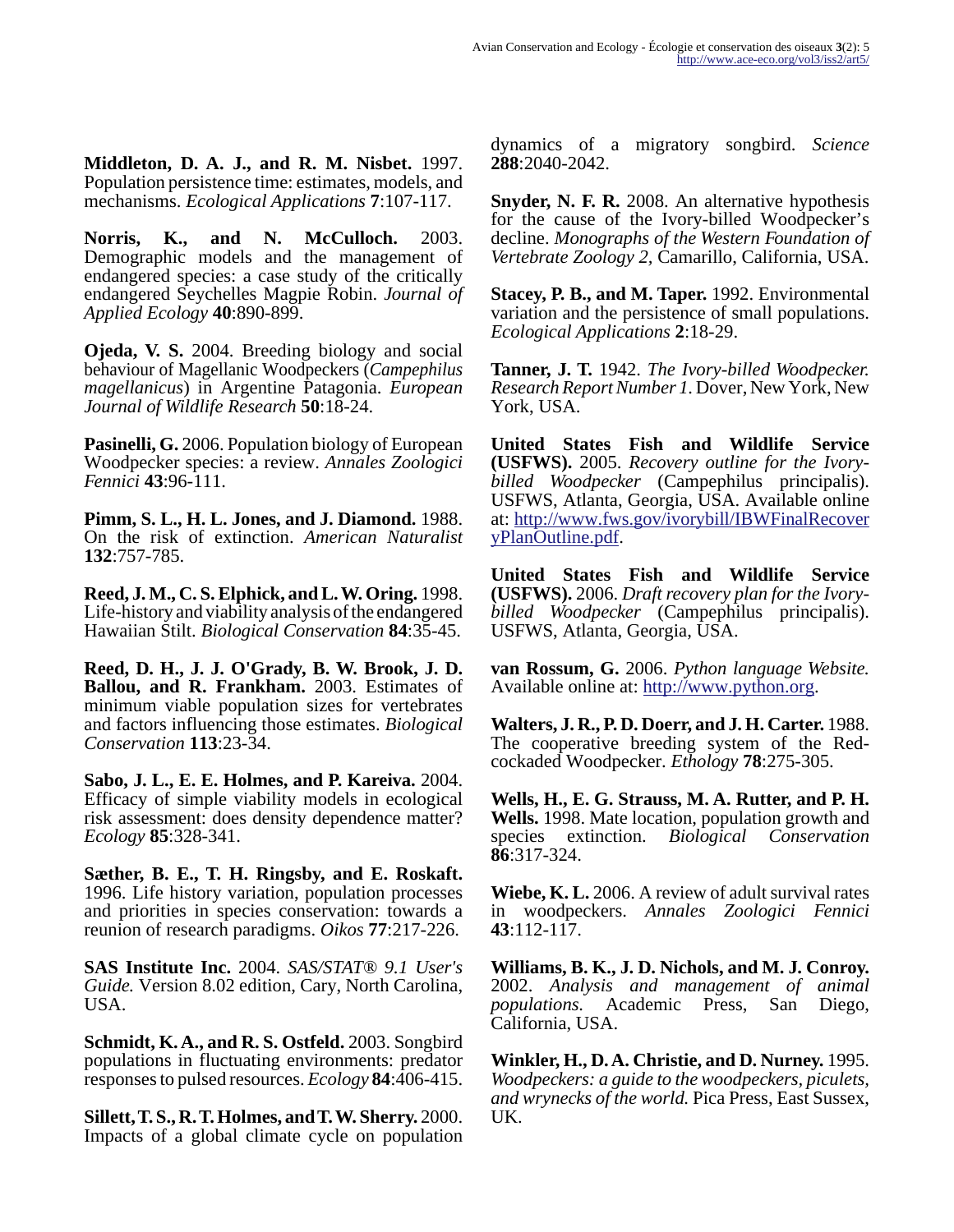**Appendix 1.** Fine-scale perturbation analysis procedure.

*[Please click here to download file 'appendix1.pdf'.](http://www.ace-eco.org/255/appendix1.pdf)*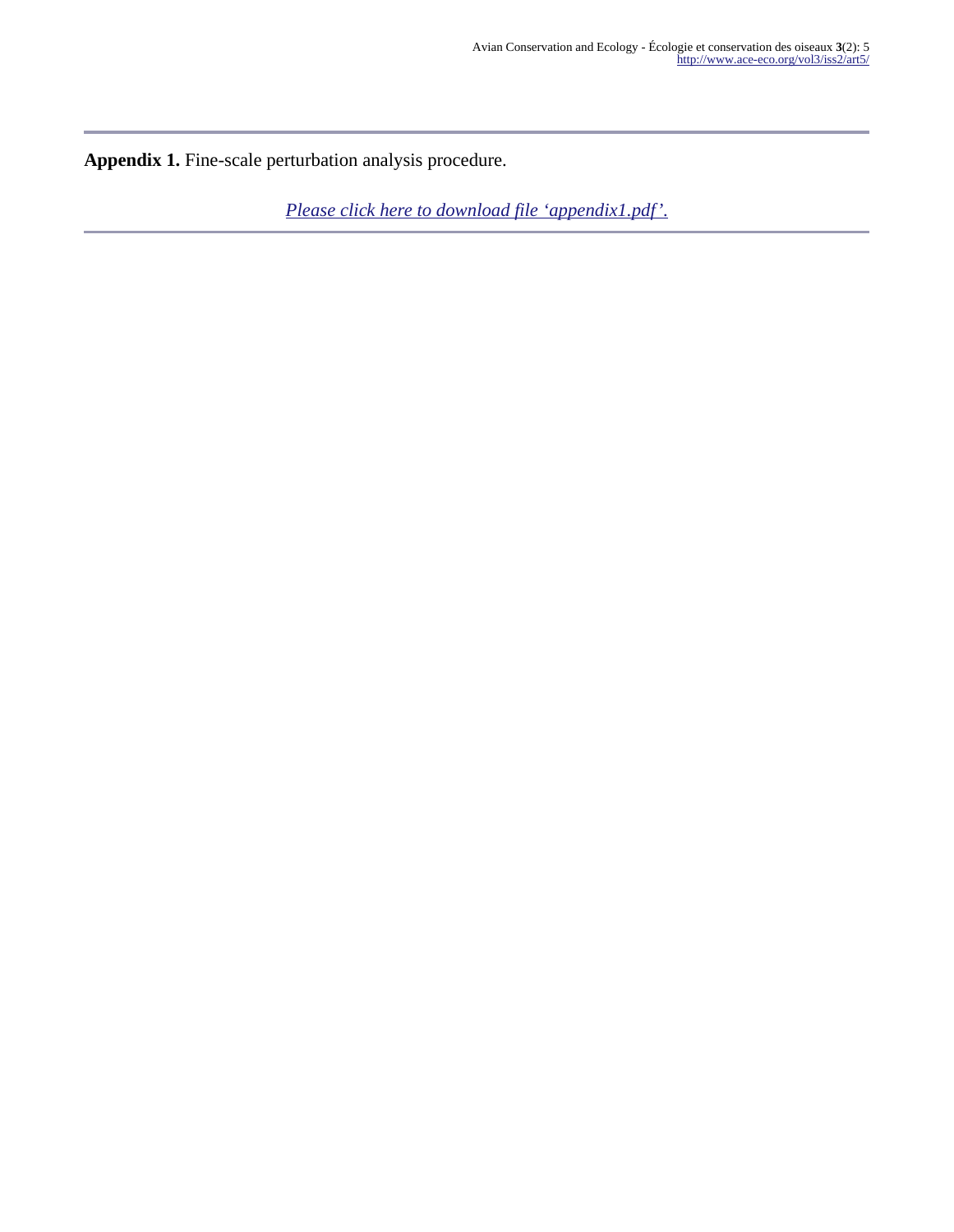**Appendix 2.** Fine-scale perturbation analysis of input demographic rates in a stochastic population viability analysis for large-bodied woodpeckers. See **[Appendix 1](http://www.ace-eco.org/255/appendix1.pdf)** for details on calculations.

*[Please click here to download file 'appendix2.pdf'.](http://www.ace-eco.org/255/appendix2.pdf)*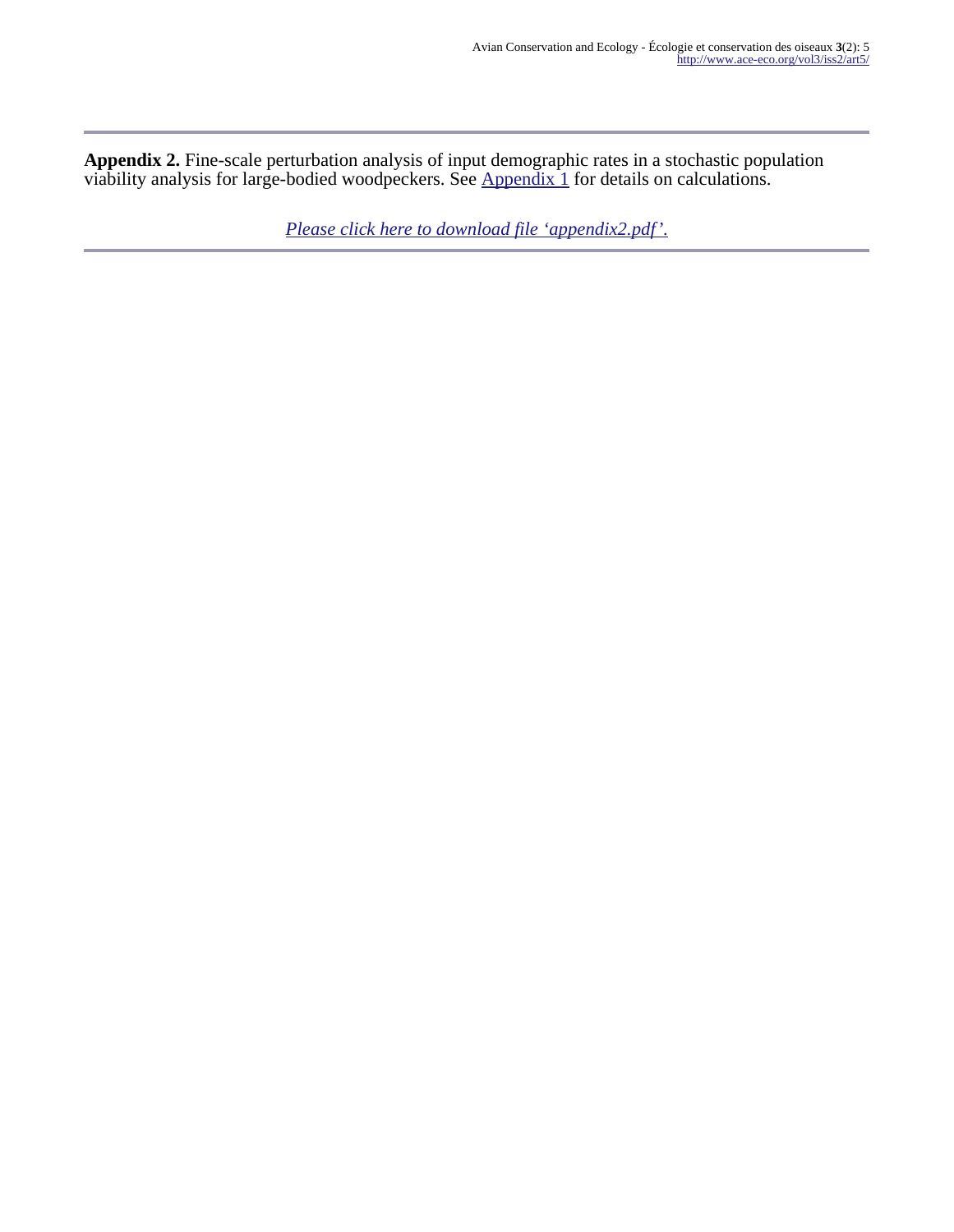**Appendix 3.** Fine-scale perturbation analysis of input variables representing environmental variation in a stochastic population viability analysis for large-bodied woodpeckers. See [Appendix 1](http://www.ace-eco.org/255/appendix1.pdf) for details on calculations.

*[Please click here to download file 'appendix3.pdf'.](http://www.ace-eco.org/255/appendix3.pdf)*